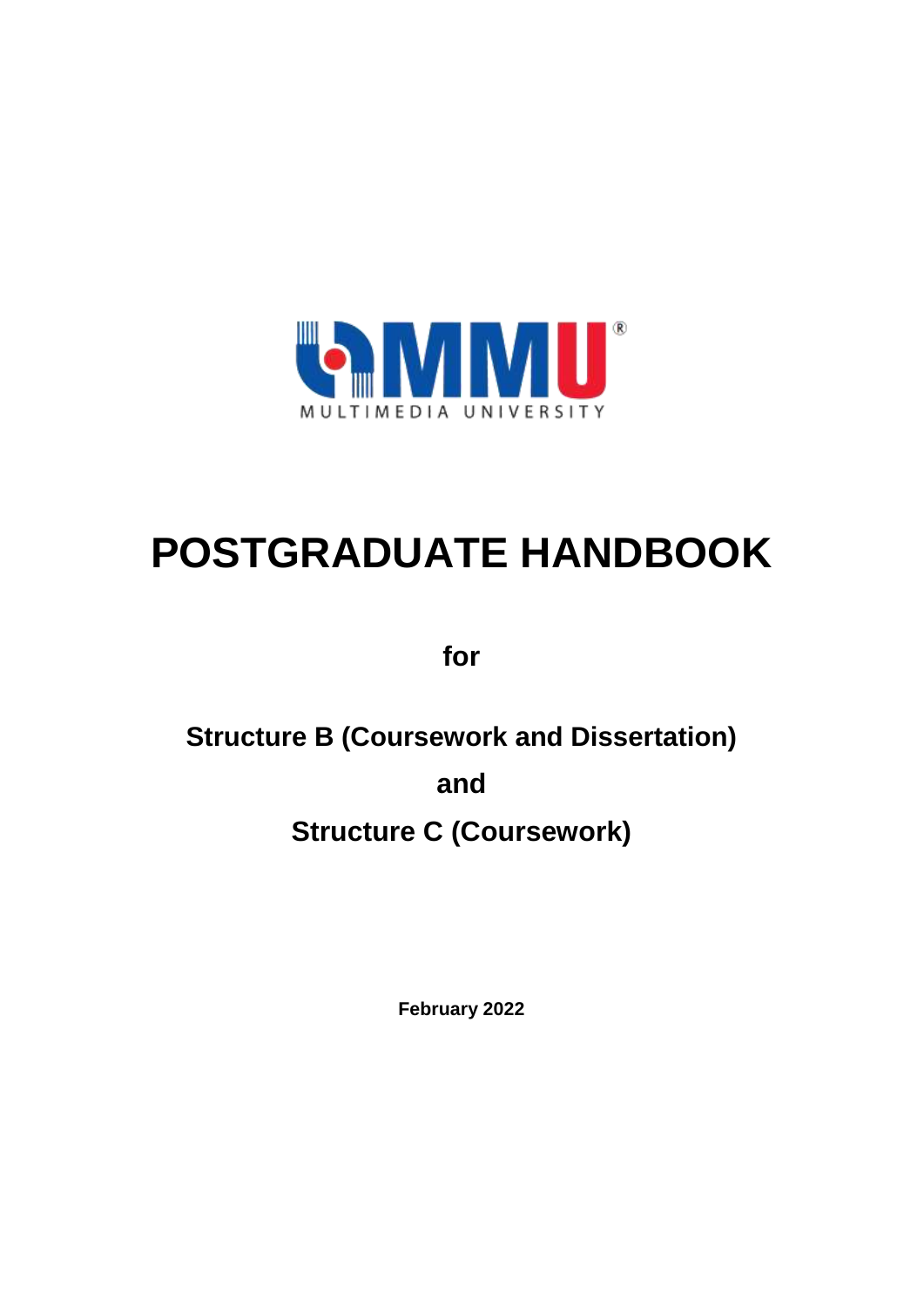# **Table of Contents**

| Section TWO - Doctoral Programme by Coursework and Dissertation (Structure B) and     |  |
|---------------------------------------------------------------------------------------|--|
|                                                                                       |  |
|                                                                                       |  |
|                                                                                       |  |
| 2.3.1 Course Structure for Doctoral Programme by Coursework and Dissertation  3       |  |
|                                                                                       |  |
| 2.4 Postgraduate Programmes in Structures B and C Offered in Multimedia University  4 |  |
|                                                                                       |  |
|                                                                                       |  |
|                                                                                       |  |
|                                                                                       |  |
|                                                                                       |  |
| 3.1.1 Accreditation of Prior Experiential Learning (APEL) for Master's  Programme by  |  |
| Coursework<br>8                                                                       |  |
|                                                                                       |  |
|                                                                                       |  |
|                                                                                       |  |
|                                                                                       |  |
|                                                                                       |  |
|                                                                                       |  |
|                                                                                       |  |
|                                                                                       |  |
|                                                                                       |  |
|                                                                                       |  |
|                                                                                       |  |
|                                                                                       |  |
|                                                                                       |  |
|                                                                                       |  |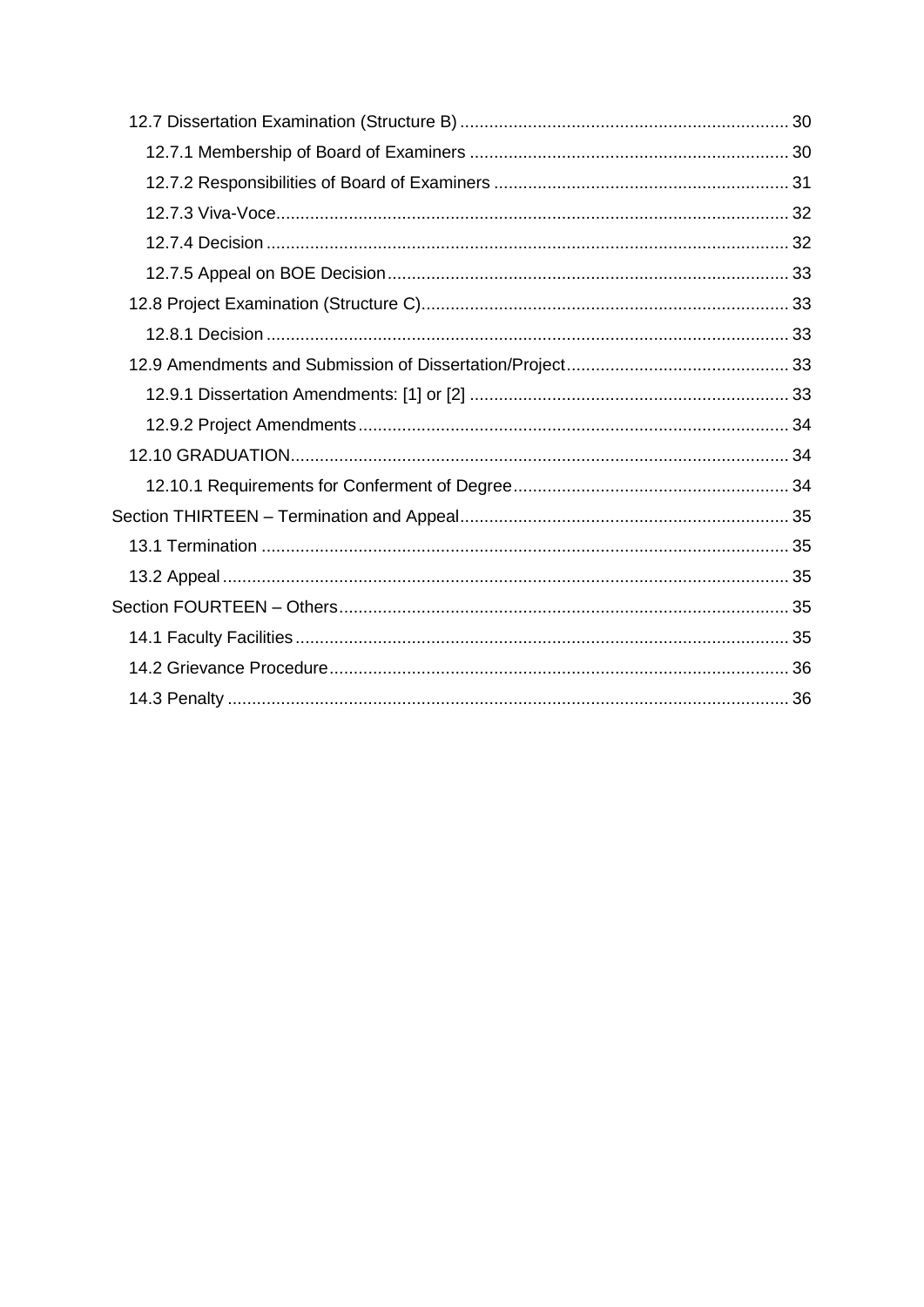# <span id="page-4-0"></span>**Section ONE – General**

This handbook is intended to provide the essential information to postgraduate candidates by coursework and dissertation (Structure B) and coursework (Structure C). The University reserves the right to revise/amend the rules/regulations/procedures. It is the responsibility of the candidates to make themselves familiar with the rules and regulations and to understand that any breaches may lead to disciplinary action and may disrupt the study of the candidate.

#### <span id="page-4-1"></span>**1.1 Definitions & Abbreviations**

| D.B.A          | Doctor of Business Administration                             |
|----------------|---------------------------------------------------------------|
| E.M.B.A        | Executive Master of Business Administration                   |
| M.B.A          | <b>Master of Business Administration</b>                      |
| M.Sc.(SE)      | Master of Computer Science in Software Engineering            |
| M.E.E.E.       | Master of Electrical and Electronic Engineering               |
| M.Eng. (Tele.) | Master of Engineering (Telecommunications)                    |
| M.Sc (EBM)     | Master of Science in Engineering Business Management          |
| BOE            | <b>Board of Examiners</b>                                     |
| <b>BOP</b>     | <b>Board of Postgraduate Studies</b>                          |
| CaMSys         | <b>Campus Management System</b>                               |
| <b>CGPA</b>    | <b>Cumulative Grade Point Average</b>                         |
| Faculty        | Academic Centre                                               |
| <b>IELP</b>    | Intensive English Language Programme                          |
| <b>IELTS</b>   | International English Language Testing System                 |
| <b>IPS</b>     | Institute for Postgraduate Studies                            |
| IPTA           | Institut Pengajian Tinggi Awam (Public Institute of Higher    |
|                | Learning)                                                     |
| <b>IPTS</b>    | Institut Pengajian Tinggi Swasta (Private Institute of Higher |
|                | Learning)                                                     |
| MMU            | <b>Multimedia University</b>                                  |
| MUET           | <b>Malaysian University English Test</b>                      |
| Q&A            | <b>Question and Answer</b>                                    |
| R&I            | Research and Innovation                                       |
| Senate         | Senate of Multimedia University                               |
| Structure B    | Doctoral Programme by Coursework and Dissertation             |
| Structure C    | Master's Programme by Coursework                              |
| TOEFL          | Test of English as a Foreign Language                         |
| University     | Multimedia Universiti                                         |
| VP             | <b>Vice President</b>                                         |

The words denoting the masculine gender shall include the feminine gender and vice versa. The words denoting the singular number only shall include plural and vice versa.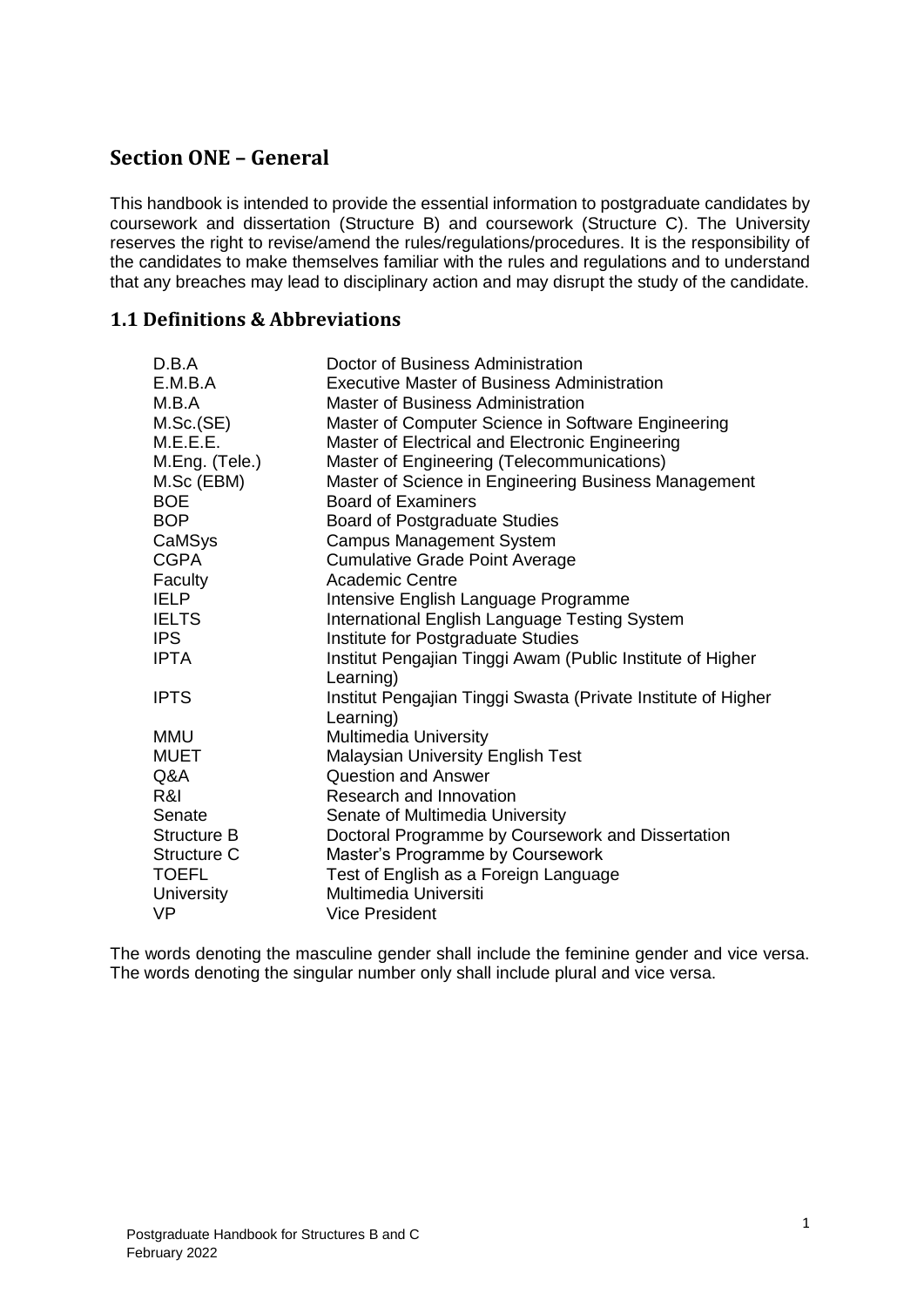# <span id="page-5-0"></span>**1.2 Postgraduate Administrative Structure**

Diagram 1 illustrates the administrative structure in implementing the postgraduate programme in terms of authority, functions and relations.



#### **Diagram 1: Postgraduate Administrative Structure**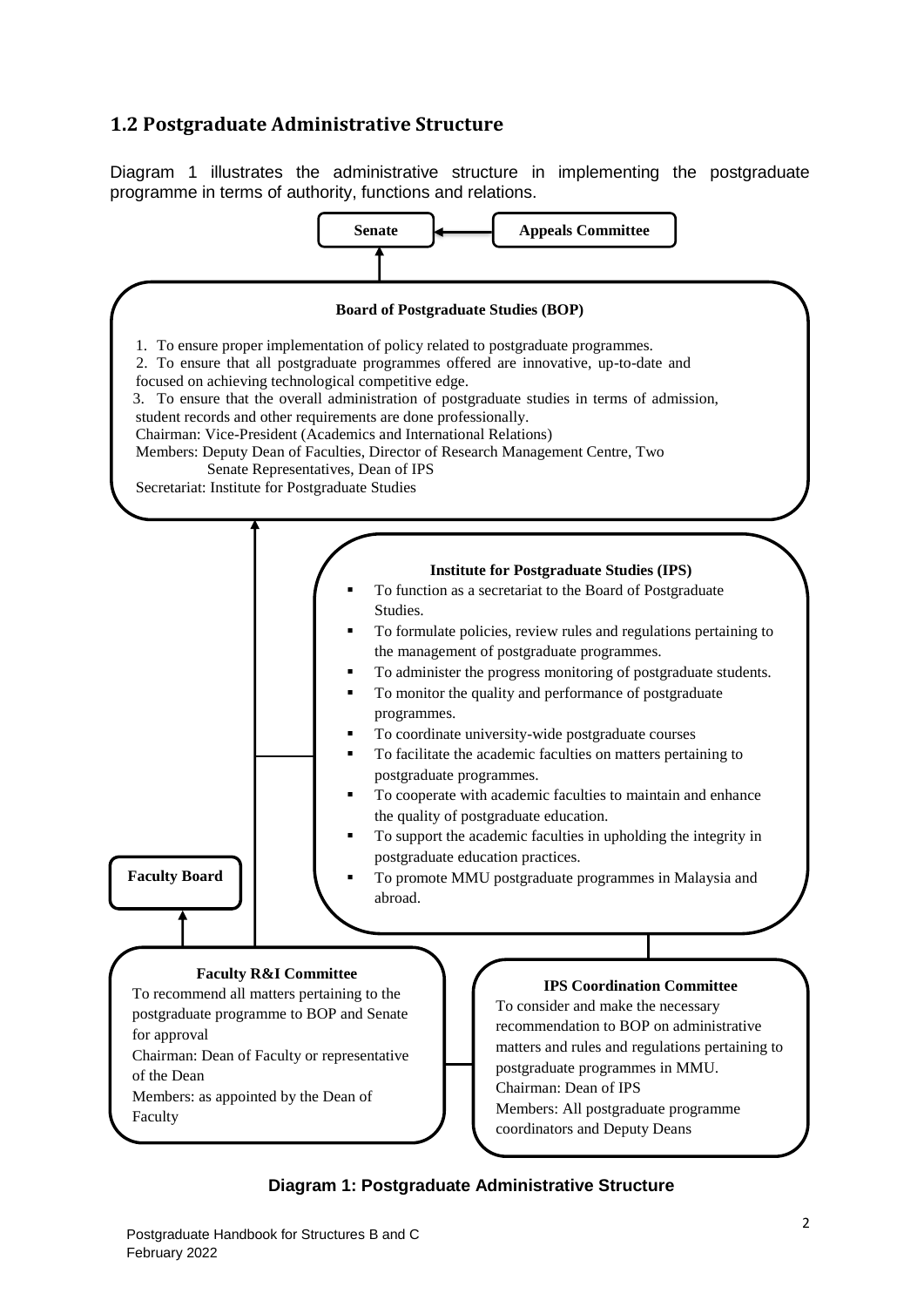# <span id="page-6-0"></span>**Section TWO – Doctoral Programme by Coursework and Dissertation (Structure B) and Master's Programme by Coursework (Structure C)**

## <span id="page-6-1"></span>**2.1 Doctoral Programme by Coursework and Dissertation**

A candidate must register and pass a prescribed number of taught courses. In addition, he must conduct research under the supervision of academic staff and submit a dissertation for the fulfilment of the graduation requirements. The contribution of the coursework component shall be approximately 30%-50%.

# <span id="page-6-2"></span>**2.2 Master's Programme by Coursework**

A candidate must register and pass a prescribed number of taught courses. In addition, he must complete a project under the supervision of academic staff and submit a project for the fulfillment of the graduation requirements. The contribution of the coursework component is normally 30% and above depending on the programme.

# <span id="page-6-3"></span>**2.3 Course Structure**

#### <span id="page-6-4"></span>**2.3.1 Course Structure for Doctoral Programme by Coursework and Dissertation**

A candidate is required to fulfil a minimum of 80 total credit hours. The duration of dissertation for full-time and part-time programmes as per the approved course structure. The candidate is required to fulfil the minimum credit hours determined by the faculty before registering for the dissertation. The dissertation shall begin as stipulated in the approved course structure. The variation of the course structure is based on the specific requirement of the programme.

#### <span id="page-6-5"></span>**2.3.2 Course Structure for Master's Programme by Coursework**

A candidate is required to fulfil a minimum of 40 total credit hours. The duration of project for full-time and part-time programmes is as per the approved course structure. The candidate is required to fulfil the minimum credit hours determined by the faculty before registering for the project. The variation of the course structure is based on the specific requirements of the respective programmes.

The Student Learning Times (SLT) should be a guiding principle in preparing the SLT for all teaching and learning activities for the courses. The subject matter expert should be able to decide and justify the actual SLT in which it should fall within the given range.

The total SLT should not be more than ONE (1) credit hour extra in any specific trimester. This to ensure that candidates will have more time to spend evenly in all the courses for that trimester.

| No. | <b>Item</b>                                     | <b>Duration (hours) or</b><br>requirements | <b>Student Self</b><br><b>Learning Time</b><br>(hours) - Proposed |
|-----|-------------------------------------------------|--------------------------------------------|-------------------------------------------------------------------|
|     | Lecture                                         |                                            | $0.5 - 2$                                                         |
| 2.  | Tutorial                                        |                                            | $0.5 - 3$                                                         |
| 3.  | Tutorial (involving case studies)               |                                            | $3 - 6$                                                           |
| 4.  | Laboratory (including report writing)           | - 3                                        | $0.5 - 3$                                                         |
| 5.  | Undergraduate Final Year Project / Dissertation | 4 - 10 credits                             | $80 - 400$                                                        |
| 6.  | <b>Studio Work</b>                              |                                            | 1 - 2                                                             |
|     | Presentation                                    |                                            | - 6                                                               |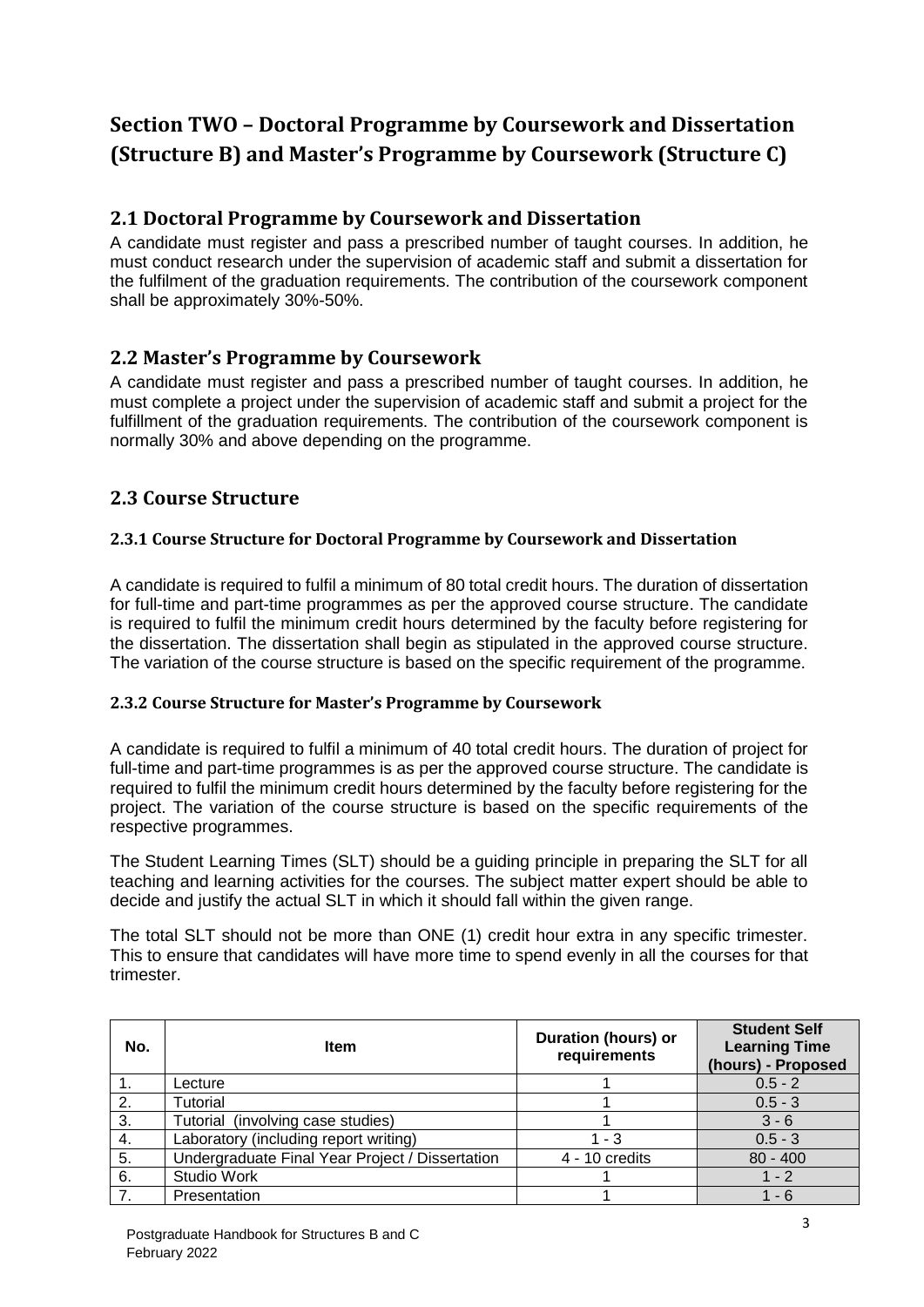| Ö., | Project / Assignment            | $6 - 30$ |
|-----|---------------------------------|----------|
| -9. | Examination                     | $6 - 20$ |
| 10. | Test / Quiz / Lab test          | 1 -      |
|     | Legal Attachment Training (FOL) | 160      |

# <span id="page-7-0"></span>**2.4 Postgraduate Programmes in Structures B and C Offered in Multimedia University**

Postgraduate Programmes in Structures B and C offered by the faculties in Multimedia University are as follows:

#### **Faculty of Engineering**

| No.           | Programme                                                         |   | <b>Structure</b> |               | Mode of<br><b>Study</b> | Cyberjaya     | <b>Melaka</b> |
|---------------|-------------------------------------------------------------------|---|------------------|---------------|-------------------------|---------------|---------------|
|               |                                                                   | B | C                | Full-<br>time | Part-<br>time           | <b>Campus</b> | <b>Campus</b> |
| $\mathbf 1$ . | Master of Engineering in<br>Telecommunications                    |   |                  |               |                         |               |               |
| 2.            | Master of Electrical and<br><b>Electronic Engineering</b>         |   |                  |               |                         |               |               |
| 3.            | Master of Science in<br><b>Engineering Business</b><br>Management |   |                  |               |                         |               |               |

# **Faculty of Computing and Informatics**

| No. | Programme                                                        | <b>Structure</b>                         |           | Mode of<br><b>Study</b> |               | Cyberjaya | <b>Melaka</b> |
|-----|------------------------------------------------------------------|------------------------------------------|-----------|-------------------------|---------------|-----------|---------------|
|     |                                                                  | Part-<br>Full-<br>B<br>С<br>time<br>time |           | <b>Campus</b>           | <b>Campus</b> |           |               |
| 1.  | Master of Computer Science<br>in Software Engineering            |                                          | $\bullet$ | $\bullet$               | $\bullet$     |           |               |
| 2.  | Master of Computer Science<br>in Software Engineering via<br>ODL |                                          | $\bullet$ |                         |               |           |               |

#### **Faculty of Management**

| No. | Programme                                                                  |   | <b>Structur</b><br>е |               | Mode of<br><b>Study</b> | Cyberjaya     | <b>Melaka</b> |
|-----|----------------------------------------------------------------------------|---|----------------------|---------------|-------------------------|---------------|---------------|
|     |                                                                            | В | С                    | Full-<br>time | Part-<br>time           | <b>Campus</b> | <b>Campus</b> |
| 1.  | <b>Master of Business</b><br>Administration (M.B.A)                        |   |                      | $\bullet$     | $\bullet$               |               |               |
| 2.  | <b>Executive Master of Business</b><br>Administration (E.M.B.A) via<br>ODL |   |                      | $\bullet$     | $\bullet$               |               |               |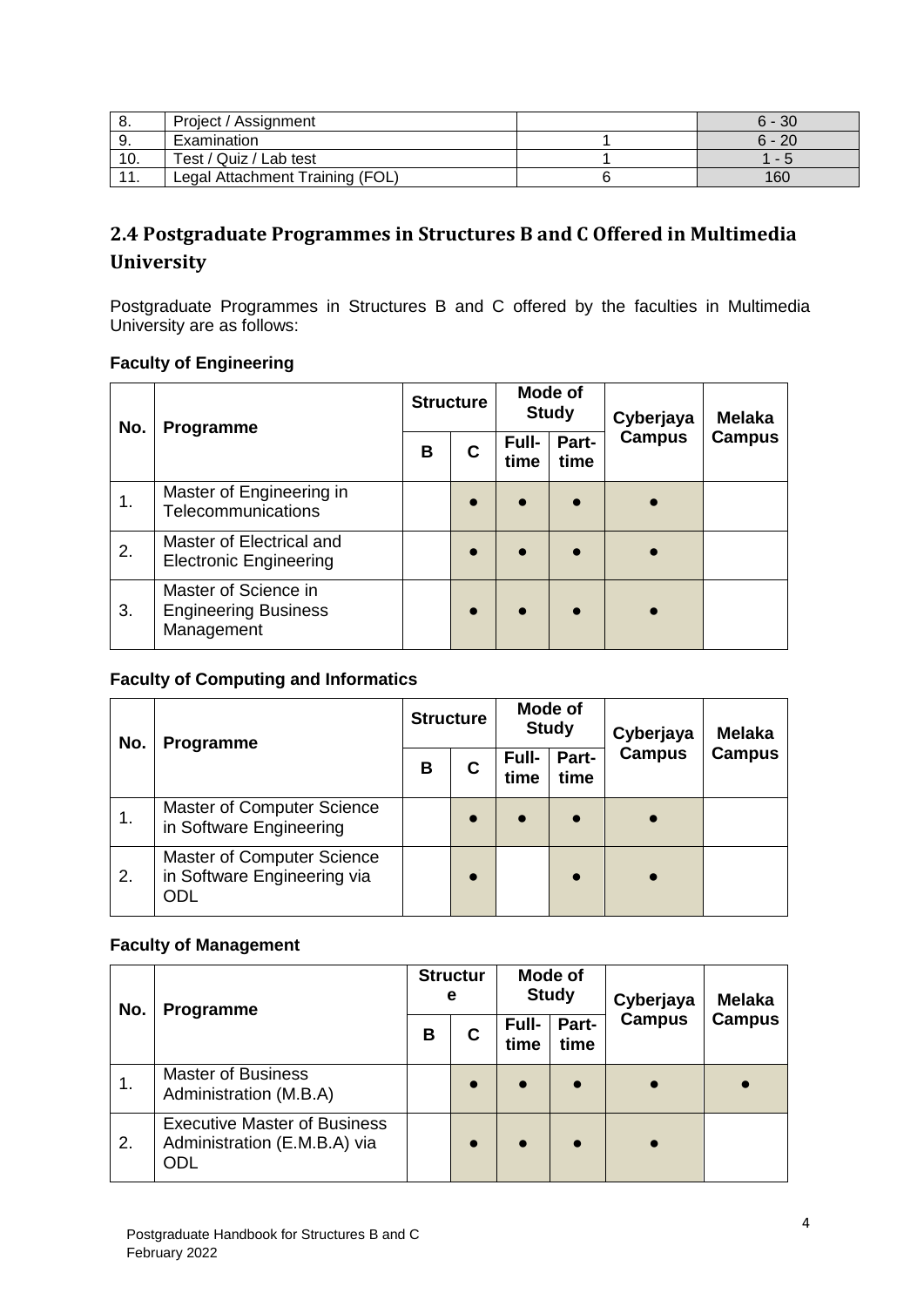| ັບ. | Doctor of Business<br>Administration |  |  |  |
|-----|--------------------------------------|--|--|--|
|     |                                      |  |  |  |

#### **Faculty of Creative Multimedia**

| No.            | Programme                                          | <b>Structure</b> |           | Mode of<br><b>Study</b> |               | Cyberjaya     | <b>Melaka</b> |
|----------------|----------------------------------------------------|------------------|-----------|-------------------------|---------------|---------------|---------------|
|                |                                                    | в                | C         | Full-<br>time           | Part-<br>time | <b>Campus</b> | <b>Campus</b> |
| $\mathbf{1}$ . | Master of Multimedia (Digital<br>Learning) via ODL |                  | $\bullet$ | $\bullet$               | $\bullet$     |               |               |
| 2.             | <b>Master of Creative</b><br>Multimedia            |                  |           | $\bullet$               |               |               |               |

## <span id="page-8-0"></span>**2.5 Mode of Study**

Candidates are required to register and be present for the required credit hours in each semester according to the respective programme structure.

| The full-time and part-time candidates are defined as follows: |  |
|----------------------------------------------------------------|--|
|----------------------------------------------------------------|--|

| <b>Mode of Study</b> | <b>Requirement</b>                                                                                             |
|----------------------|----------------------------------------------------------------------------------------------------------------|
| Full-time            | Registered and present for a minimum of 12 credit hours for each<br>semester and/or a dissertation or project. |
| Part-time            | Registered and present for a minimum of 3 credit hours for each<br>semester and/or a dissertation or project.  |

## <span id="page-8-1"></span>**2.6 Duration of Study**

A candidate shall complete the postgraduate programme between the minimum and maximum years as shown in the table below.

| Programme            | Minimum (years) | <b>Maximum (years)</b> |
|----------------------|-----------------|------------------------|
|                      |                 |                        |
| Doctoral (full-time) | 3               | 5                      |
| Doctoral (part-time) |                 |                        |
| Master's (full-time) |                 | З                      |
| Master's (part-time) |                 | 5                      |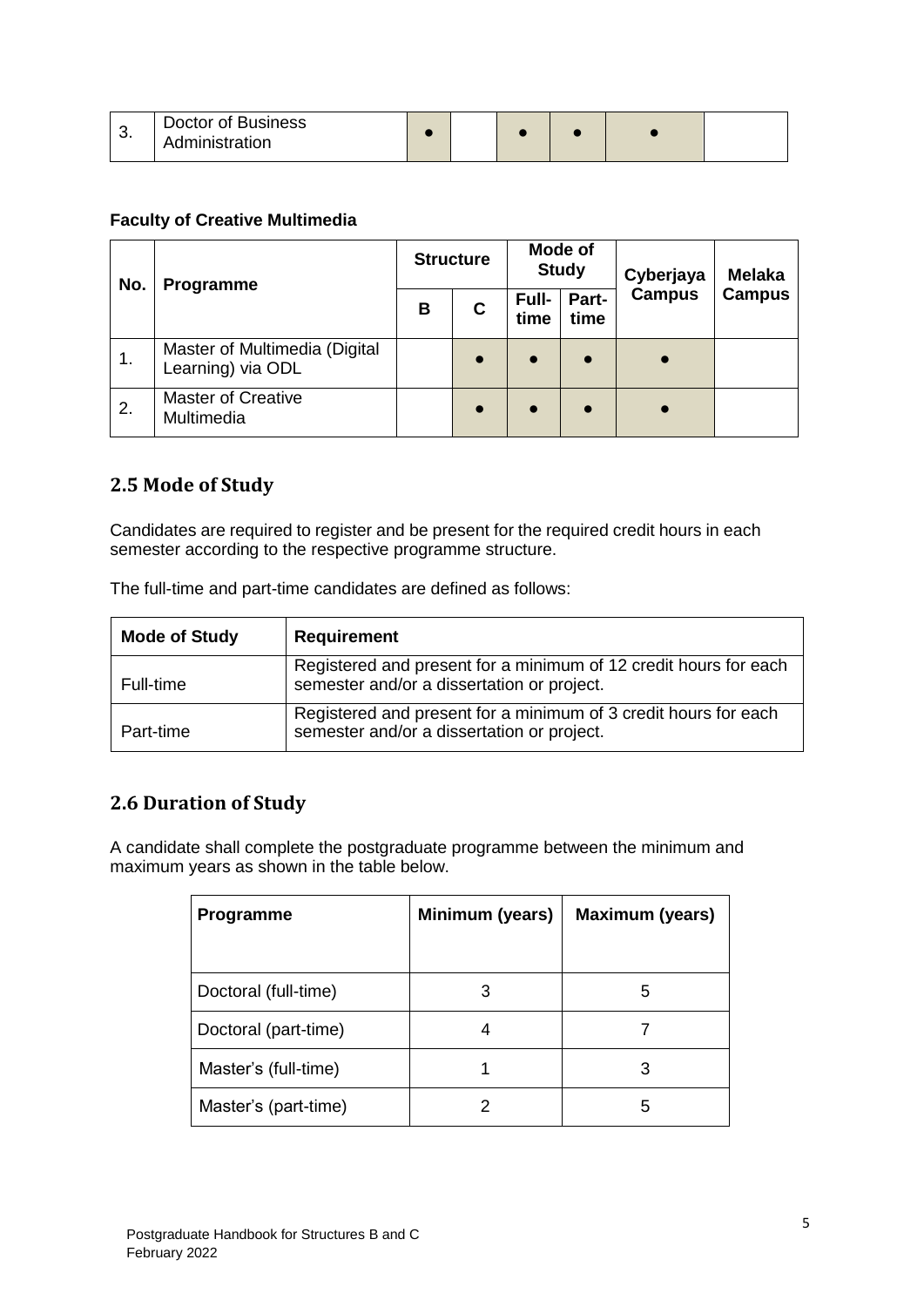#### <span id="page-9-0"></span>**2.6.1 Extension of Candidature**

The candidate's candidature ceases automatically once the candidate exceeds the maximum period of study for the programme. The candidate may apply for an extension. The candidate must make full payment of the outstanding fees (if any) before applying for extension. The extension of candidature shall not exceed one year, except under special circumstances, with the approval from the BOP. The extension shall only be given for the completion of dissertation/project. The extension period shall be granted by semester term. A fee of RM500.00 (six months extension) and RM1,000.00 (twelve months extension) will be charged to the candidate upon approval of the extension of candidature.

The candidate has to complete the "Extension of Candidature" form and submit the form with the progress report together with the draft of the dissertation (for Structure B only, if applicable) to the Faculty through the supervisor(s) at least THREE months in advance.

The progress report must be written in a concise manner (about 4000 words) which includes the followings:

- (a) Objectives and Deliverables (Indicate whether the objectives have been achieved. Kindly provide justification if otherwise.)
- (b) Contribution to Knowledge
- (c) Results and Discussion
- (d) Dissertation Writing Plan (with justification for the required period of extension)
- (e) Gantt Chart of Dissertation Writing Plan
- (f) Publication (if any)

Supervisor(s) shall verify the progress report and recommend the extension of candidature to the Faculty R&I Committee. The Faculty R&I Committee shall recommend to the BOP. Upon BOP approval, the candidate is required to pay the extension fee and all other outstanding fees charged by the University.

<span id="page-9-1"></span>**Section THREE – Admission**

## <span id="page-9-2"></span>**3.1 Entry Requirement**

Candidates admitted into the Programme shall possess the following minimum qualification:

| <b>Structure</b>                               | Programme                                   | <b>Entry Requirement</b>                                                                                                                                                                         | Amended by<br>Senate No.223, |
|------------------------------------------------|---------------------------------------------|--------------------------------------------------------------------------------------------------------------------------------------------------------------------------------------------------|------------------------------|
| Programme<br>by<br>Coursework                  | <b>Doctor of Business</b><br>Administration | (i) A Master's degree (Level 7, MQF) in<br>related fields as accepted by the HEP<br>Senate; or                                                                                                   | 23 December<br>2021          |
| and<br><b>Dissertation</b><br>(Structure<br>B) |                                             | (ii) A Master's degree (Level 7, MQF) in non-<br>related fields as accepted by the HEP<br>Senate, subject to having relevant working<br>internal<br>experience and<br>rigorous<br>assessment; or |                              |
|                                                |                                             | (iii) A Master's degree (Level 7, MQF) in non-<br>related fields as accepted by the HEP Senate<br>and without relevant working experience,<br>subject to passing pre-requisite courses; or       |                              |

*Amended by Senate No.*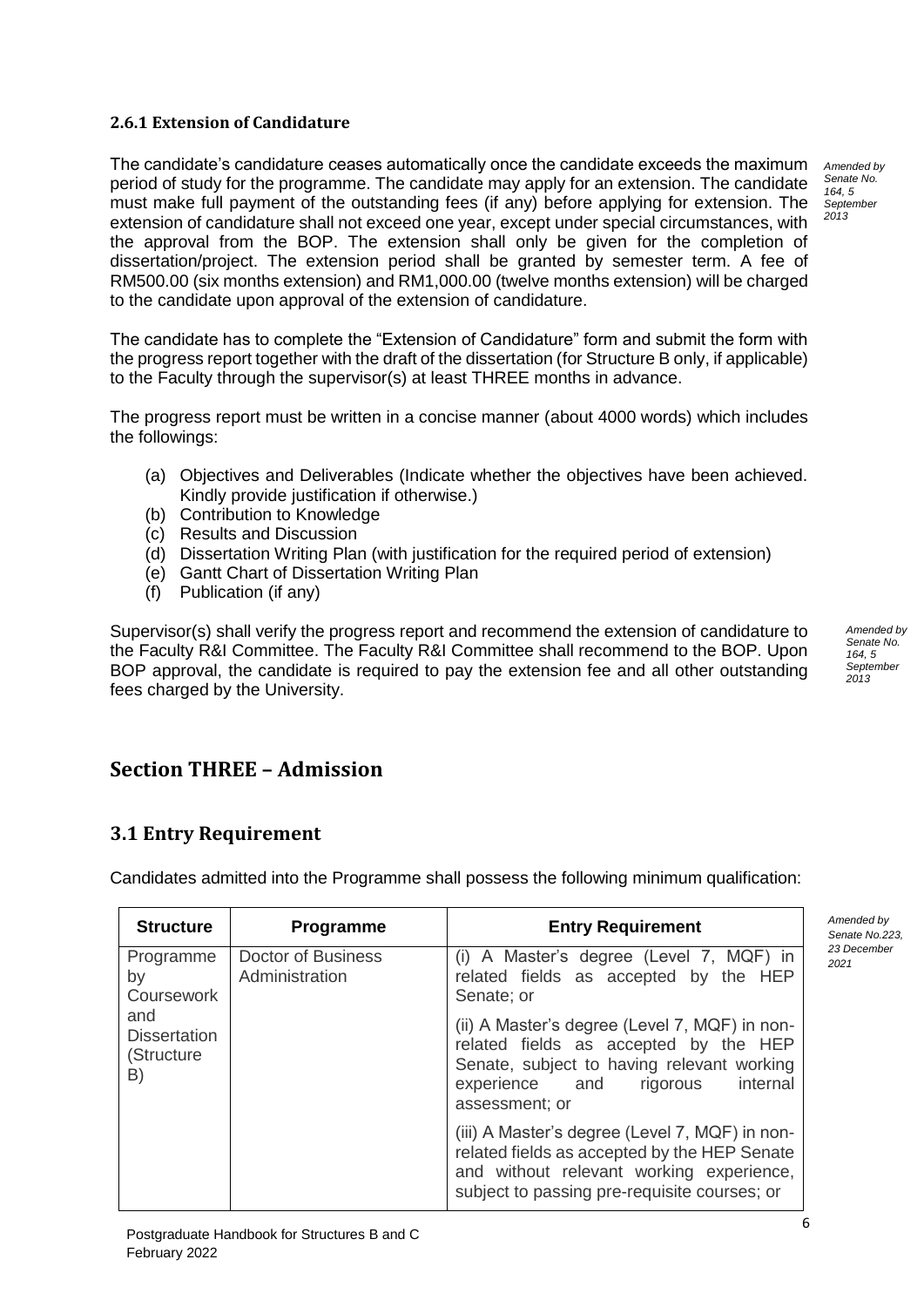|                                                   |                                                                                                                                   |                                                                                    | (iv) Other qualifications equivalent to a<br>Master's degree (Level 7, MQF) in the field<br>related<br>fields recognised<br>by<br>the<br>or<br>Government of Malaysia                                                                            |
|---------------------------------------------------|-----------------------------------------------------------------------------------------------------------------------------------|------------------------------------------------------------------------------------|--------------------------------------------------------------------------------------------------------------------------------------------------------------------------------------------------------------------------------------------------|
| Programme<br>by<br>Coursework<br>(Structure<br>C) | Master of Engineering<br>$\bullet$<br>$\bullet$<br>Master of Science in<br>$\bullet$<br><b>Engineering Business</b><br>Management | in Telecommunications<br>Master of Electrical and<br><b>Electronic Engineering</b> | (i) A Bachelor's degree with minimum CGPA<br>of 2.50 or equivalent, in an Engineering or<br>Engineering Technology field or a related<br>field from MMU or institutions recognised by<br>Senate; or                                              |
|                                                   |                                                                                                                                   |                                                                                    | (ii) A Bachelor's degree or equivalent not<br>meeting CGPA of 2.50, in a related field from<br>MMU or institutions recognised by Senate,<br>can be accepted subject to a minimum of five<br>(5) years working experience in relevant field.      |
|                                                   | $\bullet$                                                                                                                         | Master of Computer<br>Science in Software<br>Engineering via ODL                   | (i) A Bachelor's degree with minimum CGPA<br>of 2.75 or equivalent, in a Computing field<br>from MMU or institutions recognised by<br>Senate;or                                                                                                  |
|                                                   |                                                                                                                                   |                                                                                    | (ii) A Bachelor's degree with minimum CGPA<br>of 2.50 and not meeting CGPA of 2.75 or<br>equivalent, in a related field from MMU or<br>institutions recognised by Senate, can be<br>accepted subject to rigorous internal<br>assessment process; |
|                                                   |                                                                                                                                   |                                                                                    | (iii) A Bachelor's degree or equivalent not<br>meeting CGPA of 2.50, in a related field from<br>MMU or institutions recognised by Senate,<br>can be accepted subject to a minimum of five<br>(5) years working experience in relevant field.     |
|                                                   | $\bullet$                                                                                                                         | Master of Multimedia<br>(Digital Learning) via<br>ODL<br><b>Master of Creative</b> | (i) A Bachelor's degree with minimum CGPA<br>of 2.50 or equivalent, in a related field from<br>MMU or institutions recognised by Senate;<br>or                                                                                                   |
|                                                   |                                                                                                                                   | Multimedia                                                                         | (ii) A Bachelor's degree or equivalent not<br>meeting CGPA of 2.50, in a related field from<br>MMU or institutions recognised by Senate, can<br>be accepted subject to a minimum of five (5)<br>years working experience in relevant field.      |
|                                                   | $\bullet$                                                                                                                         | <b>Master of Business</b><br>Administration                                        | (i) A Bachelor's degree (Level 6, MQF) in<br>related fields with a minimum CGPA of 2.50<br>or equivalent, as accepted by the HEP<br>Senate; or                                                                                                   |
|                                                   |                                                                                                                                   |                                                                                    | (ii) A Bachelor's degree (Level 6, MQF) in<br>related fields with a minimum CGPA of 2.00<br>and not meeting CGPA of 2.50 or equivalent,<br>can be accepted, subject to a rigorous<br>internal assessment; or                                     |
|                                                   |                                                                                                                                   |                                                                                    | (iii) A Bachelor's degree (Level 6, MQF) in<br>non-related fields with a minimum CGPA of<br>2.00 or equivalent, as accepted by the HEP                                                                                                           |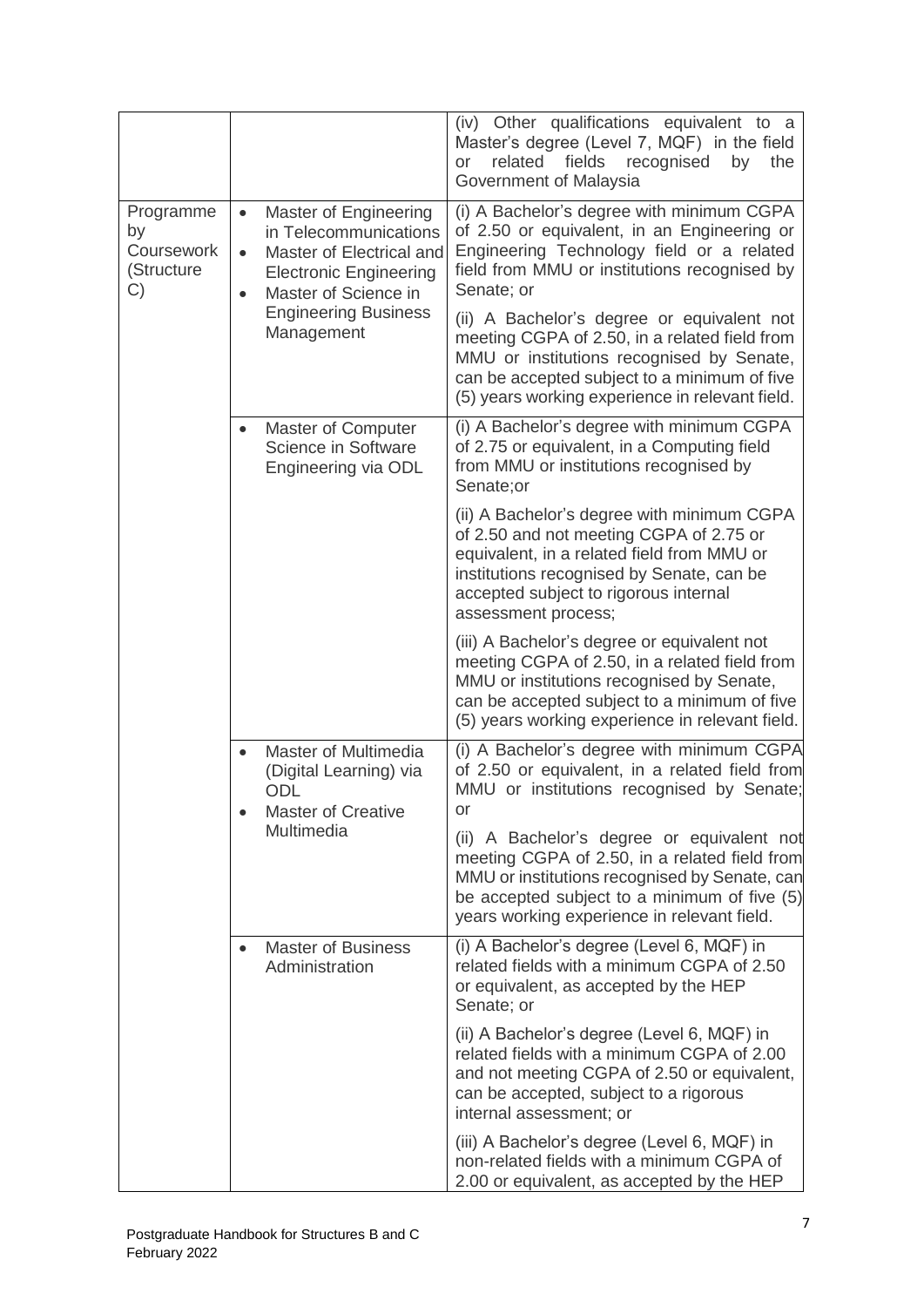|  |                                                                         | Senate and with relevant working experience,<br>subject to a rigorous internal assessment; or                                                                                                                                           |
|--|-------------------------------------------------------------------------|-----------------------------------------------------------------------------------------------------------------------------------------------------------------------------------------------------------------------------------------|
|  |                                                                         | (iv) A Bachelor's degree (Level 6, MQF) in<br>non-related fields with a minimum CGPA of<br>2.00 or equivalent, as accepted by the HEP<br>Senate and without working experience,<br>subject to a passing pre-requisite courses; or       |
|  |                                                                         | (v) Other equivalent/related qualifications to a<br>Bachelor's degree (Level 6, MQF) recognised<br>by the Malaysian Government                                                                                                          |
|  | <b>Executive Master of</b><br><b>Business</b><br>Administration via ODL | (i) A Bachelor's degree (Level 6, MQF) in<br>related fields with a minimum CGPA of 2.50<br>or equivalent, as accepted by the HEP<br>Senate; or                                                                                          |
|  |                                                                         | (ii) A Bachelor's degree (Level 6, MQF) in<br>related fields with a minimum CGPA of 2.00<br>and not meeting CGPA of 2.50 or equivalent,<br>can be accepted, subject to a rigorous<br>internal assessment; or                            |
|  |                                                                         | (iii) A Bachelor's degree (Level 6, MQF) in<br>non-related fields with a minimum CGPA of<br>2.00 or equivalent, as accepted by the HEP<br>Senate and with relevant working experience,<br>subject to a rigorous internal assessment; or |
|  |                                                                         | (iv) A Bachelor's degree (Level 6, MQF) in<br>non-related fields with a minimum CGPA of<br>2.00 or equivalent, as accepted by the HEP<br>Senate and without working experience,<br>subject to passing pre-requisite courses; or         |
|  |                                                                         | (v) Other equivalent/related qualifications to a<br>Bachelor's degree (Level 6, MQF) recognised<br>by the Malaysian Government                                                                                                          |

In addition to the academic requirements, an applicant is also required to possess a sufficient level of English language proficiency as mentioned in Section 3.2.

#### <span id="page-11-0"></span>**3.1.1 Accreditation of Prior Experiential Learning (APEL) for Master's Programme by Coursework**

Candidates with APEL qualification admitted into the following programmes are subject to the internal assessment of the University.

*Added by Special Senate No. 84, 7 August 2014*

| <b>Faculty</b>                                 | Programme                                                     |
|------------------------------------------------|---------------------------------------------------------------|
| Faculty of Computing and<br><b>Informatics</b> | Master of Computer Science in Software Engineering<br>via ODL |
| <b>Faculty of Creative Multimedia</b>          | Master of Multimedia (Digital Learning) via ODL               |
| <b>Faculty of Management</b>                   | Master of Business Administration                             |
|                                                | Executive Master of Business Administration via ODL           |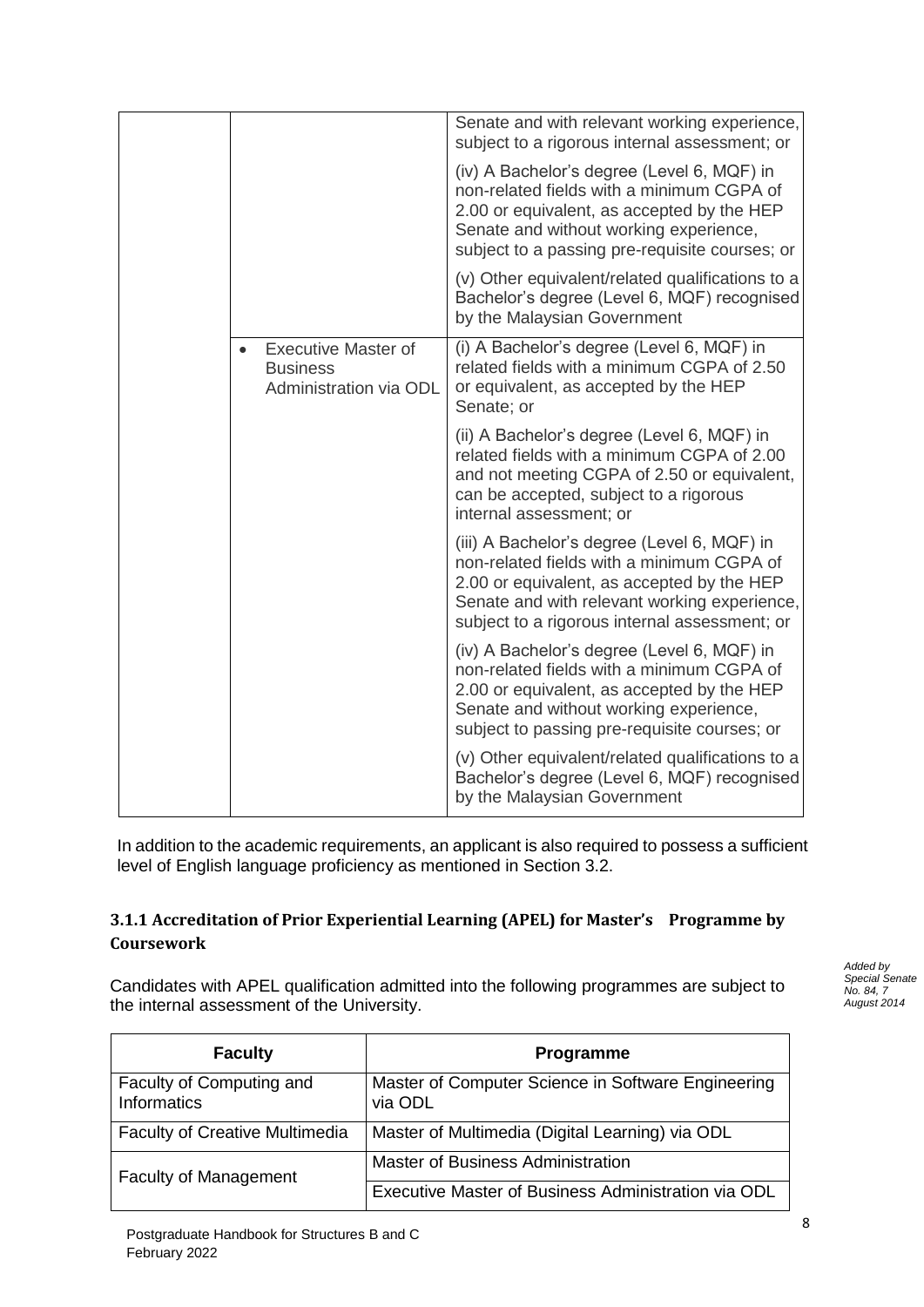The method of internal assessment for APEL candidates is in the form of an interview session conducted by the faculty and coordinated by IPS. The interview session shall be evaluated by a panel of THREE evaluators as follows:

- 1) Deputy Dean (R&I) or his/her representative from the R&I committee as the Chairperson; and
- 2) TWO subject matter experts in the area appointed by the Faculty Dean.

IPS shall only play the coordination role to bridge the APEL candidates with the faculties for the interview session. The faculties shall arrange for the interview session and communicate the interview outcome to IPS to be further submitted to BOP for approval.

## <span id="page-12-0"></span>**3.2 English Language Requirement**

An applicant is required to possess a sufficient level of English language proficiency by meeting the minimum English entry requirement below:

| Programme                                                                                                                                                                                                          | <b>English Language</b><br><b>Requirements</b> |
|--------------------------------------------------------------------------------------------------------------------------------------------------------------------------------------------------------------------|------------------------------------------------|
| Master of Engineering (Telecommunications)<br>Master of Electrical and Electronic Engineering<br>Master of Science in Engineering Business Management                                                              | IELTS 5.0 and equivalent*                      |
| Master of Computer Science in Software Engineering<br>Master of Business Administration<br>Executive Master of Business Administration<br>Master of Multimedia (Digital Learning)<br>Master of Creative Multimedia | IELTS 6.0 and equivalent*                      |
| Doctor of Business Administration                                                                                                                                                                                  | IELTS 6.0 and equivalent*                      |

\* The equivalency table is as below:

| <b>English Competency</b>    | <b>CEFR</b> | <b>CEFR</b>      | <b>CEFR</b>             | <b>CEFR</b> |
|------------------------------|-------------|------------------|-------------------------|-------------|
|                              | <b>High</b> | Low<br><b>B2</b> | <b>Mid</b><br><b>B2</b> | <b>High</b> |
|                              | <b>B1</b>   |                  |                         | <b>B2</b>   |
| <b>IELTS</b>                 | 5.0         | 5.5              | 6.0                     | 6.5         |
| <b>TOEFL IBT</b>             | 42          | 46               | 60                      | 79          |
| <b>MUET</b>                  | Band 3      | Band 3           | Band 4                  | Band 4      |
| Pearson Test of English      | 47          | 51               | 59                      | 63          |
| Cambridge Qualifications and | 154         | 160              | 169                     | 176         |
| <b>Test</b>                  |             |                  |                         |             |
| Linguaskill                  | 154         | 160              | 169                     | 176         |

All applicants must fulfill the English language requirement in order to be admitted to the approved programme.

The English language requirement is waived for candidates who are natives of and/or have completed their Bachelor's or Master's degrees from countries that use English as the medium of instruction as well as the first language, and also for candidates who have obtained their Bachelor's or Master's degrees from institutions where English is used as the main medium of instruction or as one of the mediums of instruction.

*Amended by Senate No. 221, 21 October 2021*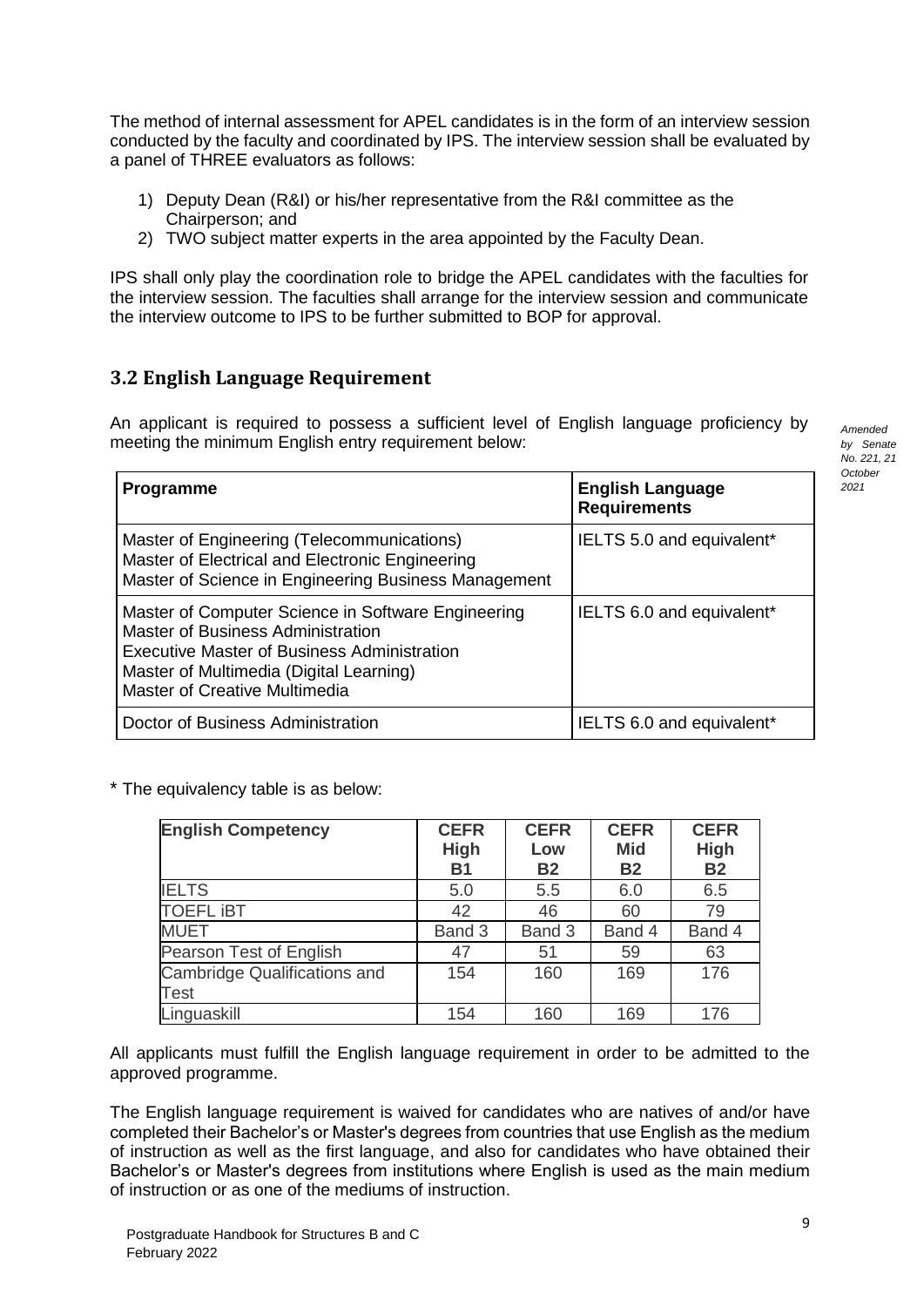Candidates who fail to meet the English Language requirement may enroll in the Intensive English Language Programme (IELP) offered by MMU to prepare them for the necessary English test.

# <span id="page-13-0"></span>**3.3 Application Procedure**

The application can be done online through MMU website [\(https://ips.mmu.edu.my/prospective-students/admission/\)](https://ips.mmu.edu.my/prospective-students/admission/).

An applicant is required to submit the online application along with the following documents:

| <b>Local Applicant</b>                         | <b>International Applicant</b>                                      |
|------------------------------------------------|---------------------------------------------------------------------|
| Scanned copies of each original transcript of  | Scanned copies of each original transcript of                       |
| relevant academic qualifications               | relevant academic qualifications                                    |
| Scanned copies of each original certificate of | Scanned copies of each original certificate of                      |
| relevant academic qualifications               | relevant academic qualifications                                    |
| Two complete referee forms                     | Two complete referee forms                                          |
| Scanned copy of original English Language      | Scanned copy of original English Language                           |
| Proficiency qualification (if any)             | Proficiency qualification (if any)                                  |
|                                                | Financial guarantee form and financial<br>statement (if applicable) |
| Scanned copy of original sponsorship /         | Scanned copy of original sponsorship /                              |
| scholarship letter and documents (if           | scholarship letter and documents (if                                |
| applicable)                                    | applicable)                                                         |
| Scanned copy of identity card (IC)             | Scanned copy of passport (ALL pages)                                |

*Note: All documents in languages other than English must be translated and certified.*

Applicants are advised to not submit the original certificates to IPS. All documents submitted to the University for application purposes will be treated with confidentiality. Submitted documents are non-returnable to the candidate or another institution.

Applicants are advised that admission is based upon the truthfulness of documents submitted and information contained in the application form. Discovery of false information or omission of relevant information subsequent to the offer of admission will lead to the immediate dismissal at any point of time during the candidature period. Such dismissal shall result in forfeiture of all fees paid and academic credits earned.

An applicant who has submitted the completed application form with the required documents should notify IPS as per below:

| For programme offered in MMU Cyberjaya<br>Campus                                                                                                                                     | For programme offered in MMU Melaka<br>Campus                                                                                                             |
|--------------------------------------------------------------------------------------------------------------------------------------------------------------------------------------|-----------------------------------------------------------------------------------------------------------------------------------------------------------|
| Universiti Telekom Sdn. Bhd. (436821-T)<br>Institute for Postgraduate Studies<br>Multimedia University, Persiaran<br>Multimedia, 63100 Cyberjaya, Selangor<br>Darul Ehsan, Malaysia. | Universiti Telekom Sdn. Bhd. (436821-T)<br>Institute for Postgraduate Studies<br>Multimedia University, Jalan Ayer Keroh<br>Lama, 75450 Melaka, Malaysia. |
| Tel: 03-8312 5326/5560/5290                                                                                                                                                          | Tel: 06-252 3564/3824                                                                                                                                     |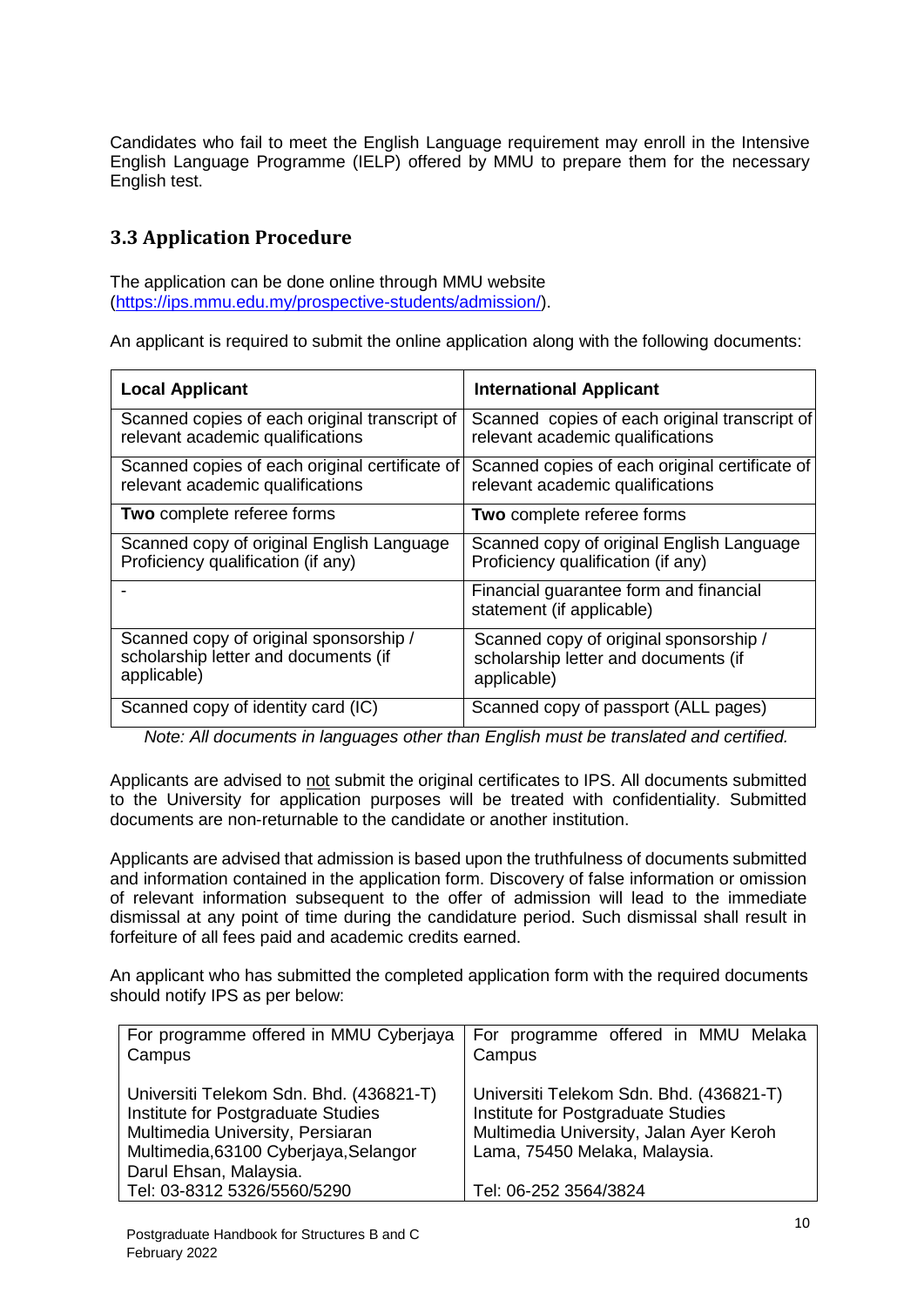| Fax: 03-8312 5300     | Fax: 06-231 7141      |
|-----------------------|-----------------------|
| Email: ips@mmu.edu.my | Email: ips@mmu.edu.my |

Only complete applications will be processed. A maximum of 3 reminders will be sent to applicants to submit any pending documents. Each reminder will be sent every fortnightly. Failure to respond to the 3<sup>rd</sup> reminder would cause the application to be closed. The acceptance of an applicant as University's candidate shall be solely at the discretion of the Senate, whose decision shall be final.

IPS will issue an offer letter of admission to the successful applicant. Details of the programme are indicated in the offer letter.

An applicant whose application has been rejected may appeal to the BOP by writing to the Dean of IPS.

#### <span id="page-14-0"></span>**3.4 Deferment of Admission**

An applicant may defer his admission by submitting the Deferment Form to IPS. The deferment of admission shall not exceed TWELVE months from the date of the offer letter. If the candidate fails to register or apply for a deferment of admission within the allowed period, the offer of admission is automatically void.

Upon approval of the application for deferment of admission, the candidate will be notified of the new date of admission. Late registration is not allowed without prior approval of the deferment of admission from the Dean of IPS.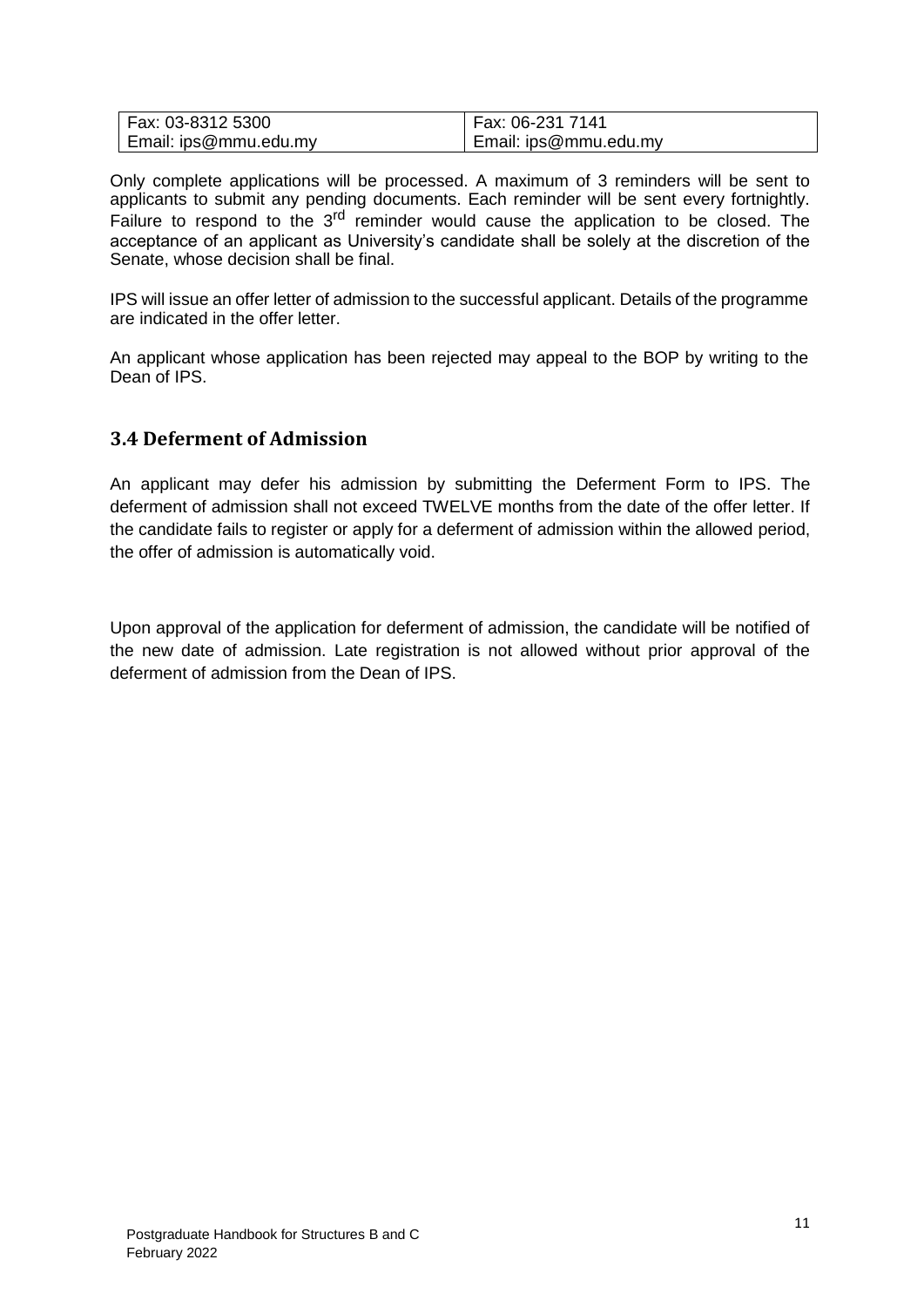# <span id="page-15-0"></span>**Section FOUR – Registration**

# <span id="page-15-1"></span>**4.1 New Candidate**

New candidates must register on the registration date given by IPS for the particular intake. In the event if the candidate is not able to register during the registration day, the candidate may register within the first two weeks of the semester. If the candidate failed to register within this time, the offer will lapse unless the candidate requested for deferment.

Conditions required to be fulfilled before a candidate is allowed to register for the programme include:

- 1) meeting the English Language requirement of the University within one (1) year from the registration date stated in the offer letter;
- 2) having obtained a valid student pass/visa from Immigration of Malaysia (for international candidates only);
- 3) making payment of relevant fees at the time of registration;
- 4) submitting all required forms at the time of registration;
- 5) providing satisfactory evidence of ability to pay the academic fees and other charges;
- 6) having valid insurance coverage.

Once registered, the candidate will be provided with the followings:

- 1) MMU e-mail account
- 2) Library membership
- 3) CaMSys username and password
- 4) Smart ID card (issued by Security Division of MMU)

A candidate is not allowed to register in any other programme in the University or any other university without written permission from the Senate of MMU. Permission may be given based on the following criteria:

- 1) the candidate possesses excellent academic credentials;
- 2) the candidate registers concurrently for not more than two postgraduate taught programmes at any one time;
- 3) the concurrent programmes are part-time taught programmes (NOT postgraduate programmes by research);
- 4) the concurrent programmes are in different areas of specialization.

Once enrolled in a programme, the status of the candidate's candidature is classified as 'Active'. During the course of study, the status of a candidate's candidature shall be classified as one of the following:

| No. | <b>Status</b>            | <b>Remark</b>                                         |  |
|-----|--------------------------|-------------------------------------------------------|--|
|     | <b>Active Statuses</b>   |                                                       |  |
| 1.  | Active in Program        | Candidate is on the normal course of study according  |  |
|     |                          | to their programme.                                   |  |
| 2.  | Leave of Absence         | Candidate is approved by the Dean for a LOA due to    |  |
|     |                          | Medical / financial / no course to be taken / etc.    |  |
| 3.  | Suspended                | Candidate is suspended due to cheating / disciplinary |  |
|     |                          | case.                                                 |  |
|     | <b>Inactive Statuses</b> |                                                       |  |
|     | Completed                | Candidate has completed their study.                  |  |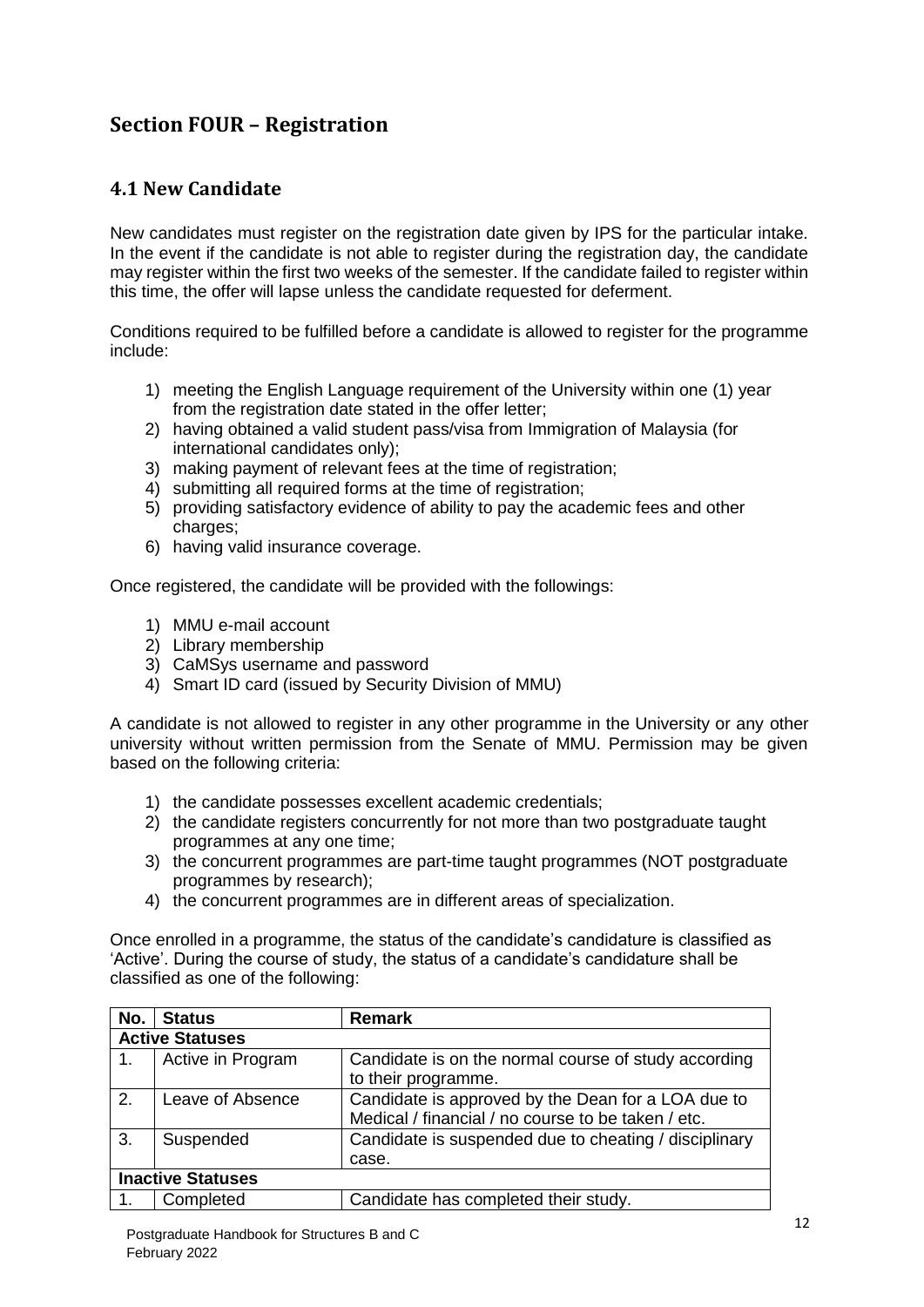| 2. | <b>Discontinued</b> | Candidate has withdrawn from MMU due to various<br>reason.                                                                     |
|----|---------------------|--------------------------------------------------------------------------------------------------------------------------------|
| 3. | <b>Dismissed</b>    | Dismissed-ACAD: Candidate<br>has<br>been<br>dismissed due to poor academic performance<br>(Regulation no. 6, Part 1-clause 3). |
|    |                     | 2. Dismissed-ABNR: Candidate is active but does<br>not register for any course(s). (Regulation no. 7,<br>Part 1-clause 6.2     |
| 4. | Cancelled           | Death of candidate (deceased), or VISA not approved,<br>or health reasons.                                                     |

# <span id="page-16-0"></span>**4.2 Matriculation Candidate**

A candidate must maintain active registration throughout his duration of study.

Conditions required to be fulfilled before a candidate is allowed to register in the subsequent semester are as follows:

- 1) The candidature does not exceed the maximum duration of study;
- 2) All outstanding tuition fees have been settled;
- 3) The candidate has valid medical insurance coverage; and The candidate possesses a valid student pass/visa throughout the period of study (for international candidates only)

# <span id="page-16-1"></span>**4.3 Course Registration**

A candidate must register for course(s) within TWO weeks before the commencement of each semester.

A full-time candidate shall register a minimum of TWELVE (12) credit hours per semester, unless recommended otherwise by the Faculty.

A part-time candidate shall register a minimum of THREE (3) credit hours per semester.

Refer to Section 10.1 for add and drop of course(s).

## <span id="page-16-2"></span>**4.4 Dissertation/Project Registration**

A candidate is required to fulfil the minimum credit hours determined by the faculty before registering for dissertation/project.

A candidate shall conduct research for a dissertation/project under the supervision of an academic staff member.

A candidate is required to register for the dissertation/project by submitting the following documents to the Faculty:

- 1) Dissertation/project registration form
- 2) Abstract of dissertation/project proposal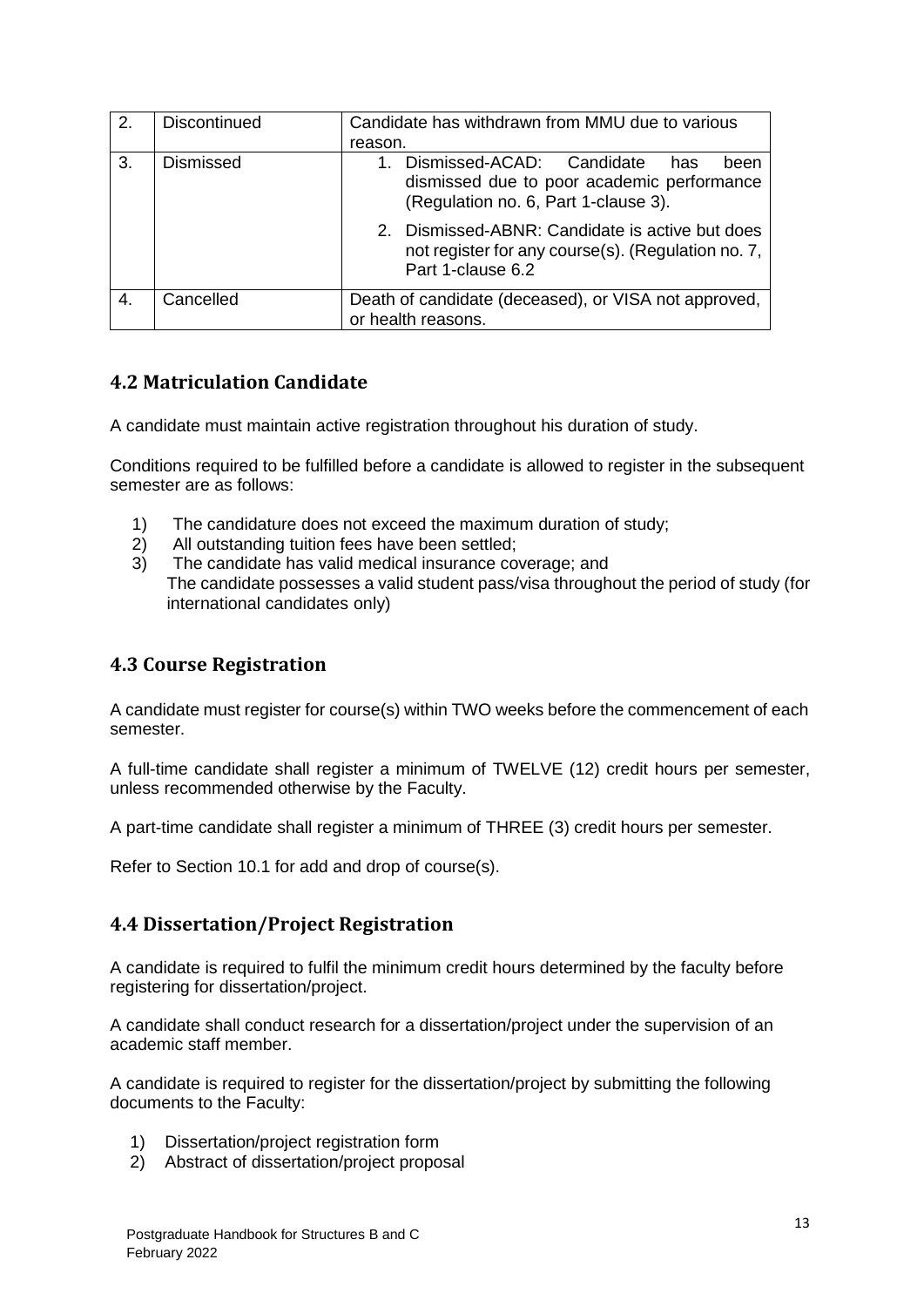A candidate shall register for the dissertation/project within TWO weeks after the commencement of each semester.

The Faculty shall consider the dissertation/project application based on the following:

- 1) whether the topic is within the areas of interest of the Faculty; and
- 2) the availability and capacity of the expertise/resources/facilities in the faculty/division of MMU.

Candidates who fail to complete the dissertation/project within the stipulated period shall register and continue the dissertation/project in the subsequent semester.

#### <span id="page-17-0"></span>**4.5 Dismissed Candidate**

Should a continuing candidate fail to register any course by week 4 and has not applied for Leave of Absence, the status of the candidate's candidature shall automatically be dismissed. *Amended by Special Senate No. 102, 7 April 2020*

The candidate needs to pay the late registration fee and submit the "Change in Candidature Status" form and payment receipt to IPS in order to resume as an active candidate.

# <span id="page-17-1"></span>**Section FIVE – Fees**

#### <span id="page-17-2"></span>**5.1 Fees**

The candidate is required to pay the tuition fee and other fees as stipulated by the University.

The first payment needs to be settled upon registration.

Failure to make payment within 4 weeks after the commencement of the semester will result in the candidate being barred from sitting the final examination of the course(s).

The amount of fees is subject to change by the University.

#### <span id="page-17-3"></span>**5.2 Insurance**

A candidate must have a valid medical insurance coverage throughout his candidature.

#### <span id="page-17-4"></span>**5.3 Refund of Tuition Fee**

There is no refund of tuition fee.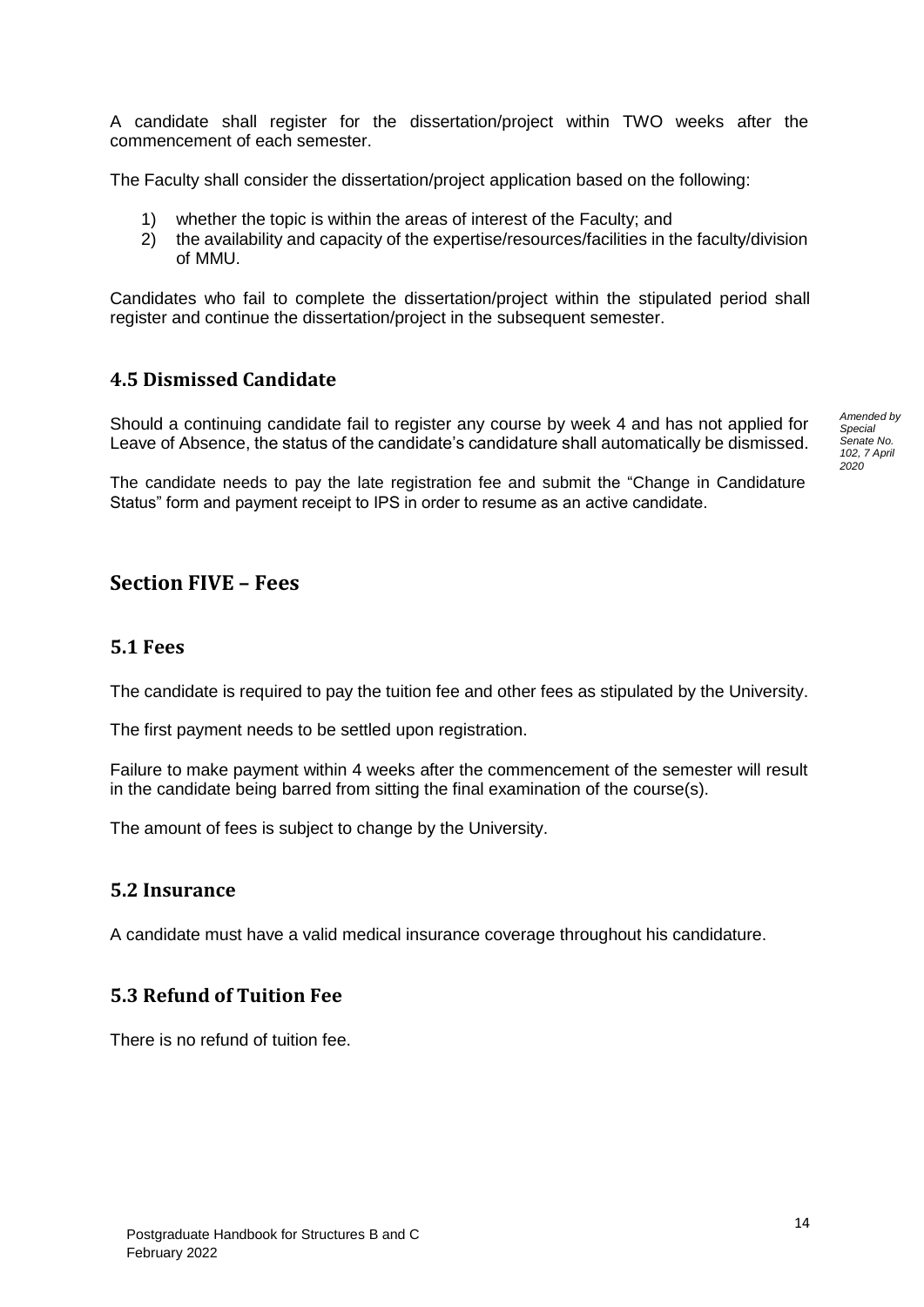# <span id="page-18-0"></span>**Section SIX – Supervision**

#### <span id="page-18-1"></span>**6.1 Supervision**

Every candidate shall be assigned Supervisor(s), appointed by the Faculty R&I Committee from the academic staff of the Faculty. Supervisor or Co-supervisor (if applicable) may be appointed from another Faculty/Academic Centre.

The Supervisor(s) shall guide the candidate in his research and preparation of the final dissertation/project write-up. The Supervisor(s) is an academic member of MMU staff with expertise in possibly more than one area of study.

The academic staff member(s) appointed as Supervisor(s) shall not have any personal/business relationship with the candidate(s) under their supervision.

If the Supervisor(s) is away from the University for more than one semester, the Faculty R&I Committee shall arrange for an interim supervision during that period.

In the event of the Supervisor(s) leaving the employment of the University, the Faculty R&I Committee shall appoint a replacement Supervisor(s) as soon as possible.

If there is no suitable candidate to be appointed as Supervisor(s), the Faculty R&I Committee shall appoint an academic staff member to assume the role of the Supervisor(s) in the interim until a suitable Supervisor(s) is appointed.

In the event of the withdrawal of Supervisor(s) with valid justification, the Faculty R&I Committee shall appoint a replacement Supervisor(s) as soon as possible.

A qualified academic from another institution may be appointed to act as a Supervisor/ Co-Supervisor.

In special circumstances, if a candidate finds that he is unable to work with his assigned Supervisor(s) and wishes to work with another supervisor, he is required to submit in writing through the Dean of Faculty to the Faculty R&I Committee for recommendation to the BOP and Senate.

#### <span id="page-18-2"></span>**6.2 Contacts between Candidate and Supervisor**

There shall be frequent and regular contact between the Supervisor(s) and the candidate. The Supervisor(s) and the candidate shall be jointly responsible for initiating the meetings.

A candidate must meet his Supervisor(s) immediately after registration, and at least twice a month (for a full-time candidate) or once a month (for a part-time candidate) until his final submission of dissertation/project.

The Faculty must be notified if the Supervisor(s) is(are) not able to contact the candidate for a month.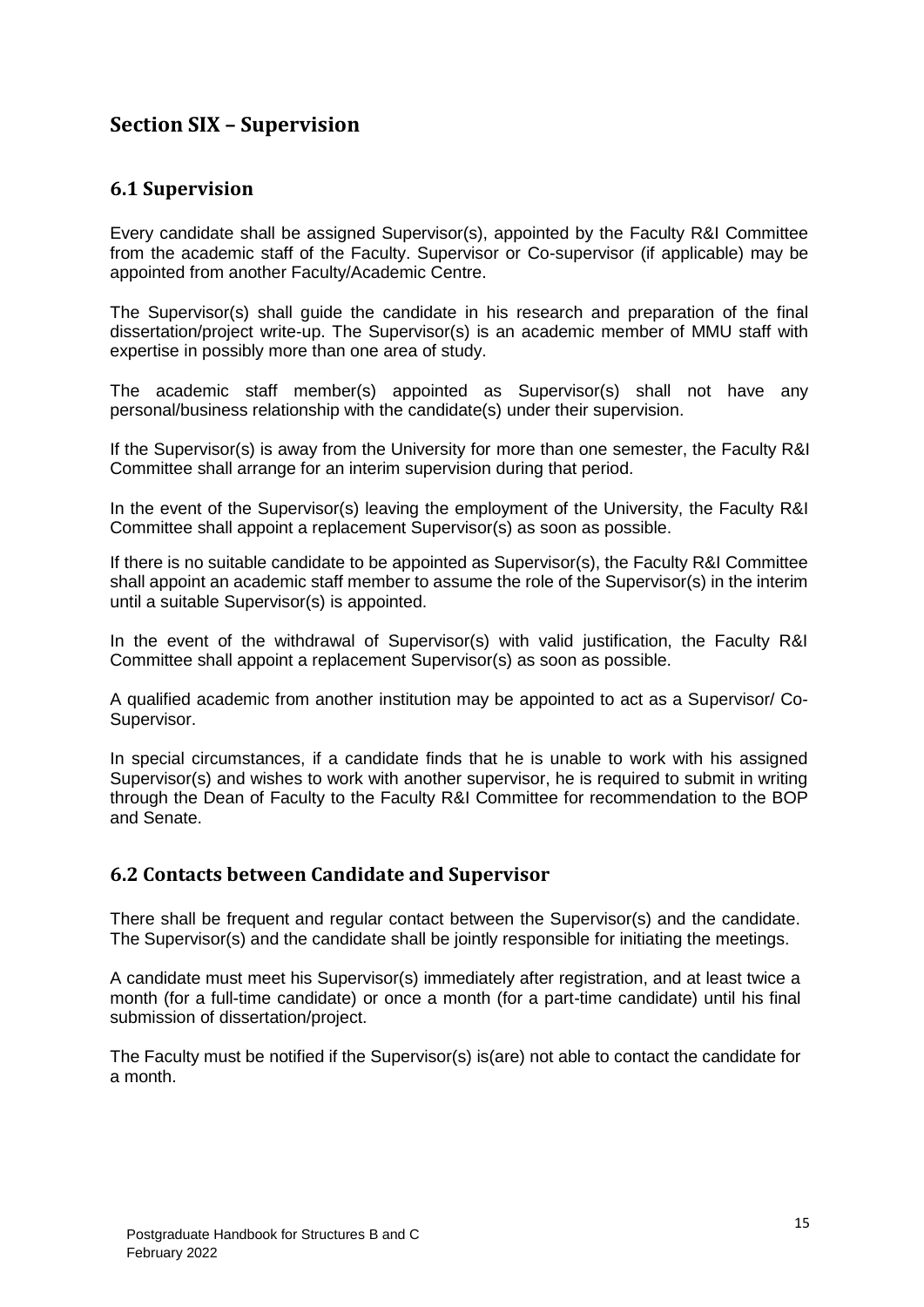# <span id="page-19-0"></span>**6.3 Supervisor Selection Criteria**

|                         |                                                                                                 | <b>Added by Senate</b>         |
|-------------------------|-------------------------------------------------------------------------------------------------|--------------------------------|
| Programme               | <b>Criteria for Supervisor</b>                                                                  | No.<br>165, 17 October<br>2013 |
| Master's                | (i) Ph.D. holders in the related field of studies and/or experienced<br>in research; or         |                                |
|                         | (ii) Master's Degree holders with 5 years of working experience                                 |                                |
|                         | after Master's Degree in the related field of studies and                                       |                                |
|                         | experienced in research by way of academic publications.                                        |                                |
| Doctoral by             | Ph.D. holders in the related field of studies with:                                             |                                |
| coursework/dissertation | (i) a minimum of 2 years of post-doctoral research; or                                          |                                |
|                         | (ii) evidence of scholastic excellence by way of publications as<br>recommended by the Faculty. |                                |

The criteria for selecting Supervisors are as follows:

| Programme                              | <b>Criteria for Co-Supervisor</b>                                                                                                                                                                                                                          |
|----------------------------------------|------------------------------------------------------------------------------------------------------------------------------------------------------------------------------------------------------------------------------------------------------------|
| Master's                               | (i) Ph.D. holders in the related field of studies and/or experienced<br>in research; or<br>(ii) Master's Degree holders with relevant working experience in<br>the related field of studies and experienced in research by<br>way of academic publications |
| Doctoral by<br>coursework/dissertation | Ph.D. holders in the related field of studies and experienced in<br>research.                                                                                                                                                                              |

*Added by Senate No. 165, 17* 

If the candidate is assigned only one supervisor, the supervisor must be a full-time staff of MMU. If the candidate is assigned more than one supervisor, the main supervisor must be a *October 2013*full-time staff of MMU.

Faculty R&I Committee may recommend academic staff with Master's degree (and currently pursuing Ph.D.) to be appointed as a main supervisor for master's student subject to fulfilling of ALL the following conditions:

- i. The proposed supervisor (Master's degree holder) has a good track record on research supervision, progress (in their Ph.D.) and relevant tiered publications.
- ii. The proposed supervisor is a project leader for an external grant on a topic relevant to the Master's degree.
- iii. The proposed supervisor fulfills all MQA requirements to be a supervisor.
- iv. The proposed supervisor is recommended by Faculty R&I Committee and Faculty Board.

Faculty R&I Committee may recommend academic staff registered as a Ph.D. candidate in any institution including MMU to supervise Master's student as co-supervisor subject to the staff meeting the above criteria and the research topic of the student is not related to the staff's Ph.D. project.

Faculty R&I Committee may recommend adjunct co-supervision from a former MMU staff to continue to co-supervise their postgraduate students without payment, if the Faculty does not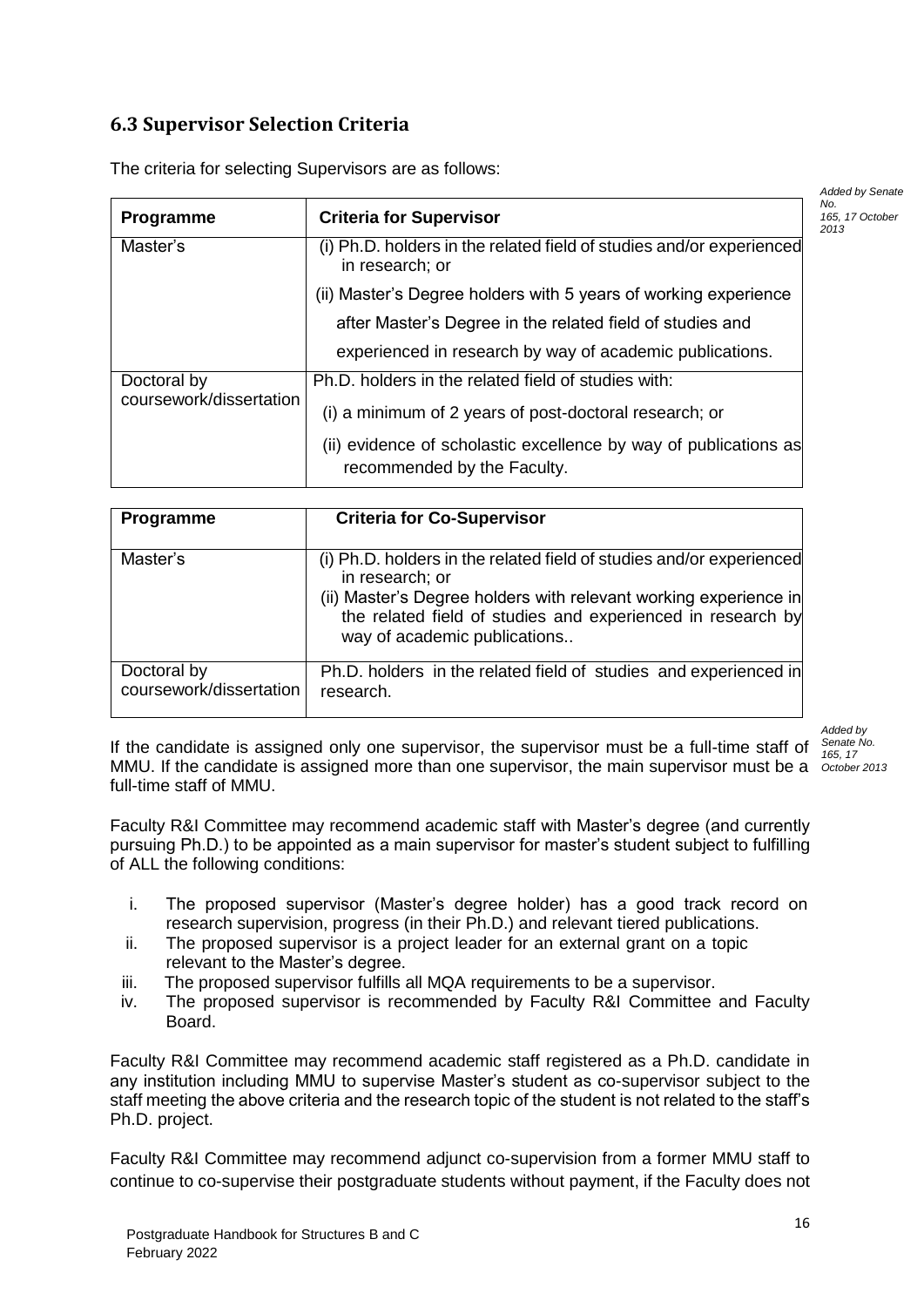have a suitable replacement. A research collaborator may also be appointed as the adjunct co-supervisor.

## <span id="page-20-0"></span>**6.4 Supervisor Appointment**

When appointing a Supervisor and Co-Supervisor for a postgraduate candidate, the Faculty shall take note of the following:

- 1) The proposed Supervisor/Co-Supervisor is required to show proof of expertise in the related area, i.e. via publication in the related area and years of supervision experience at the Master's/Ph.D. level, to the satisfaction of the Faculty R&I Committee.
- 2) As for the appointment of Supervisor and the Co-Supervisor, it is advisable that the more qualified staff member (with Master's, Ph.D. or DBA) be appointed as the Supervisor. Justification must be given if otherwise.
- 3) Alternatively, the proposed Supervisor who has exceeded the ratio limit can be appointed as a Co-Supervisor instead (provided that criterion (2) is met).
- 4) The Faculty R&I Committee shall ensure that the criteria for supervision (in terms of ratio/qualification/research expertise and experience) are fulfilled when appointing Supervisor and Co-Supervisor for a postgraduate candidate.
- 5) The Faculty R&I Committee shall not consider appointing a Supervisor and Co-Supervisor who are family members to each other or who are family members to the candidate.
- 6) The academic staff member(s) appointed as Supervisor(s) shall not have any personal/business relationship with the candidate(s) under their supervision.
- 7) The appointment of Adjunct staff shall be limited to the maximum candidature of the candidate. The appointment of Adjunct staff shall be approved by BOP and endorsed by Senate. The HCM will be informed to advise the President for appointment letter.

8) In the case where complimentary industrial expertise is required, Faculty may appoint qualified practitioner at the industry/corporation/company who has substantial experience or expertise in the relevant areas of the research topic as Adjunct Staff to co-supervise the candidate.

9) Candidates who are at the stage of preparing or completing their work completion seminar can choose to maintain the status of his main supervisor should the supervisor left and subsequently be appointed as Adjunct Staff of MMU. However, students who do not meet this criterion should only have Adjunct Staff appointed as co-supervisors.

10) In the event that both the Supervisor and Co-Supervisor are not able to attend the candidate's viva-voce session and the Board of Examiners meeting (on long leave, has resigned or has become disqualified), the Dean of Faculty shall appoint a nominal Supervisor. If the dissertation is recommended for re-examination, the Faculty shall appoint a new supervisor as per university procedure.

*Added by Senate No. 165, 17 October 2013*

*Amended by Senate No.164, 5 September 2013*

> *Amended by*  Special Sena *No.* 63, 2 Jul *2010*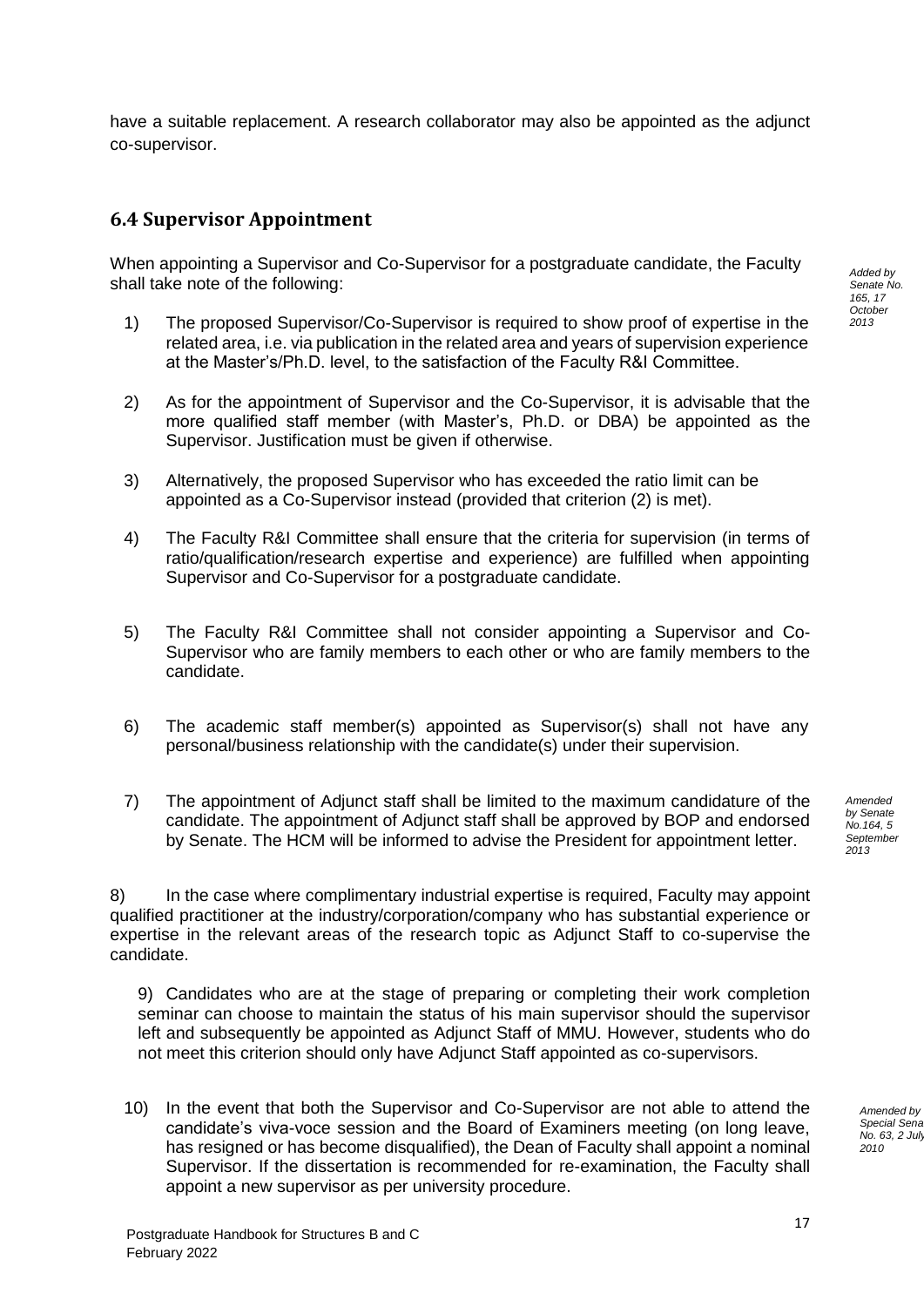## <span id="page-21-0"></span>**6.5 Role of Supervisor**

A Supervisor shall be responsible for the following:

- 1) Ensure that the candidate has relevant information regarding his own research and professional plans for the period of the candidate's dissertation/project;
- 2) Meet the candidate at frequent intervals to discuss, assess and guide the progress of the work;
- 3) Advise the candidate on the scope and presentation of the dissertation/project and on any publication likely to arise from the work;
- 4) Assist the candidate to develop standards of achievement that will result in a dissertation/project of merit;
- 5) Liaise with the Faculty;
- 6) Encourage and facilitate the candidate's participation in conferences where relevant results of the dissertation/project may be presented;
- 7) Encourage and assist, where appropriate, the candidate to publish from his dissertation/project in reputable conferences and/or journals;
- 8) Evaluate the progress reports submitted by the candidate;
- 9) Report the progress of the candidate as and when required by the Faculty;
- 10) Ensure that the dissertation/project submitted conforms to MMU's "Guide to Preparation of Dissertation".

# <span id="page-21-1"></span>**Section SEVEN – Monitoring and Grading System**

## <span id="page-21-2"></span>**7.1 Progress Monitoring**

Candidates who register for dissertation/project must submit a progress report not later than the last week of every semester to the Supervisor(s).

The progress report shall indicate the achievements/milestones achieved/ list of publications (if any), etc. and also include the work plan (including dissertation/project writing plan) for the next semester.

Failure to submit the progress report will result in the candidate being given a 'F' grade.

A candidate will have his candidature terminated after obtaining 3 consecutive 'F' grades.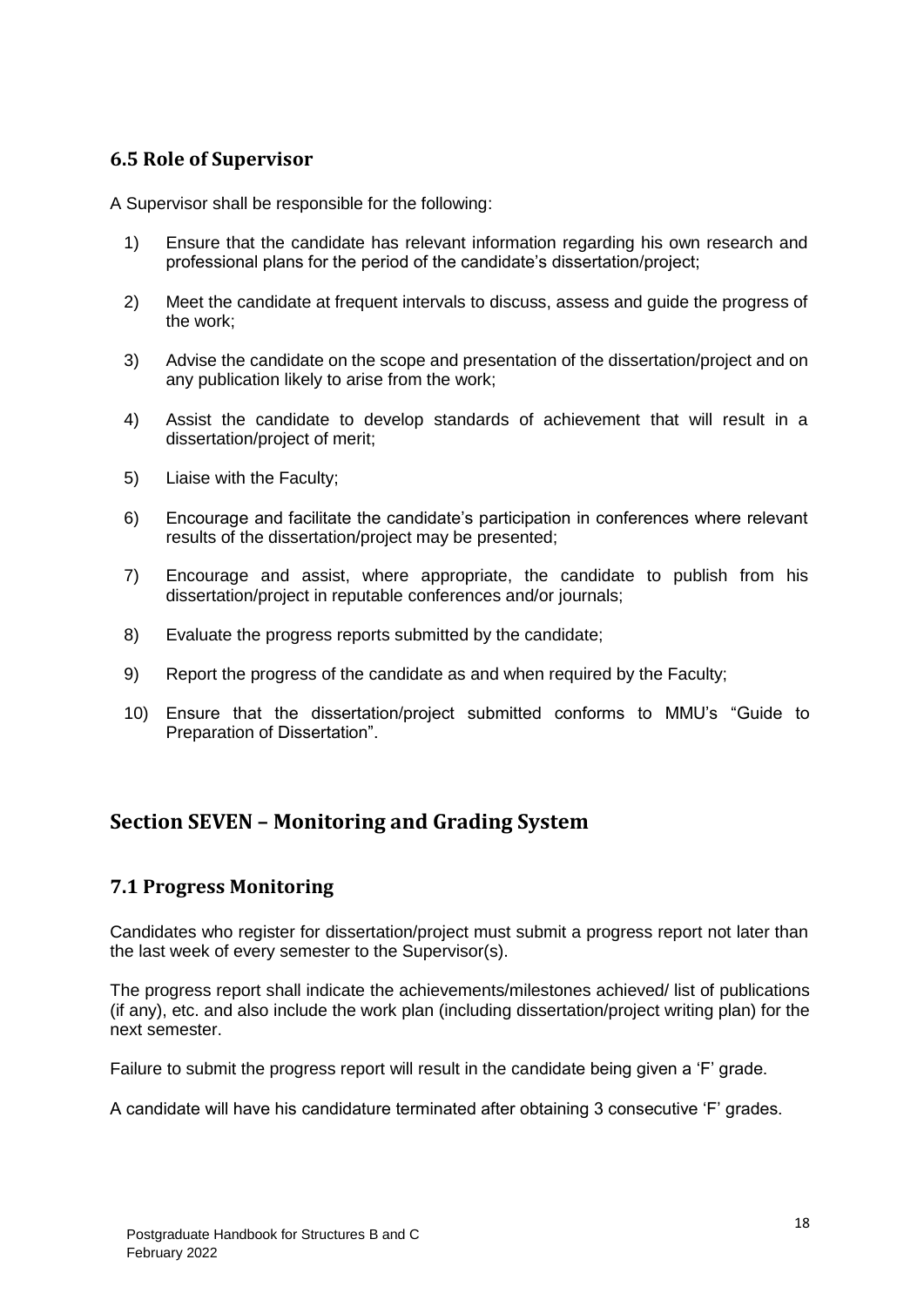# <span id="page-22-0"></span>**7.2 Grading System**

For a taught course, candidates shall be appraised on TWO evaluation components as follows:

- a) Final examination, which shall constitute 40% 70% of the total marks; and
- b) Coursework, which includes test, quiz, project, assignment, laboratory report etc., which shall constitute 30% - 50% of the total marks.

Evaluation for courses that are practical or design-based may be 100% coursework.

The following items pertaining to the grading system shall be determined by the Faculty Board and endorsed by the Senate:

- a) Implementation of the open book examination practice;
- b) the percentage breakdown for the final examination and coursework; and
- c) The breakdown for coursework.

The scheme of marks and corresponding grades shall be as follows:

| <b>Marks</b>    | Grade                 | <b>GPA</b> |
|-----------------|-----------------------|------------|
| 90-100%         | $A+$                  | 4.000      |
| $80 - 590\%$    | A                     | 4.000      |
| 79%             | $\overline{A}$ -      | 3.933      |
| 78%             | $\overline{A}$ -      | 3.867      |
| 77%             | A-                    | 3.800      |
| 76%             | A-                    | 3.733      |
| 75%             | $A -$                 | 3.667      |
| 74%             | $B+$                  | 3.600      |
| 73%             | $B+$                  | 3.533      |
| 72%             | $B+$                  | 3.467      |
| 71%             | $B+$                  | 3.400      |
| 70%             | B+                    | 3.333      |
| 69%             | B                     | 3.267      |
| 68%             | B                     | 3.200      |
| 67%             | $\overline{B}$        | 3.133      |
| 66%             | B                     | 3.067      |
| 65%             | B                     | 3.000      |
| 64%             | B-                    | 2.933      |
| 63%             | $B -$                 | 2.867      |
| $\frac{1}{62%}$ | $\overline{B}$        | 2.800      |
| 61%             | <b>B-</b>             | 2.733      |
| 60%             | $\overline{B}$        | 2.667      |
| 59%             | $C+$                  | 2.600      |
| 58%             | $\overline{C}$        | 2.533      |
| 57%             | $\overline{C}$        | 2.467      |
| 56%             | $\overline{C+}$       | 2.400      |
| 55%             | $C+$                  | 2.333      |
| 54%             | $\overline{\text{C}}$ | 2.267      |
| 53%             | $\bar{\bar{c}}$       | 2.200      |
| 52%             | $\overline{\text{C}}$ | 2.133      |
| 51%             | $\overline{\text{C}}$ | 2.067      |
| 50%             | $\overline{\text{c}}$ | 2.000      |
| 0-49%           | F                     | 0.000      |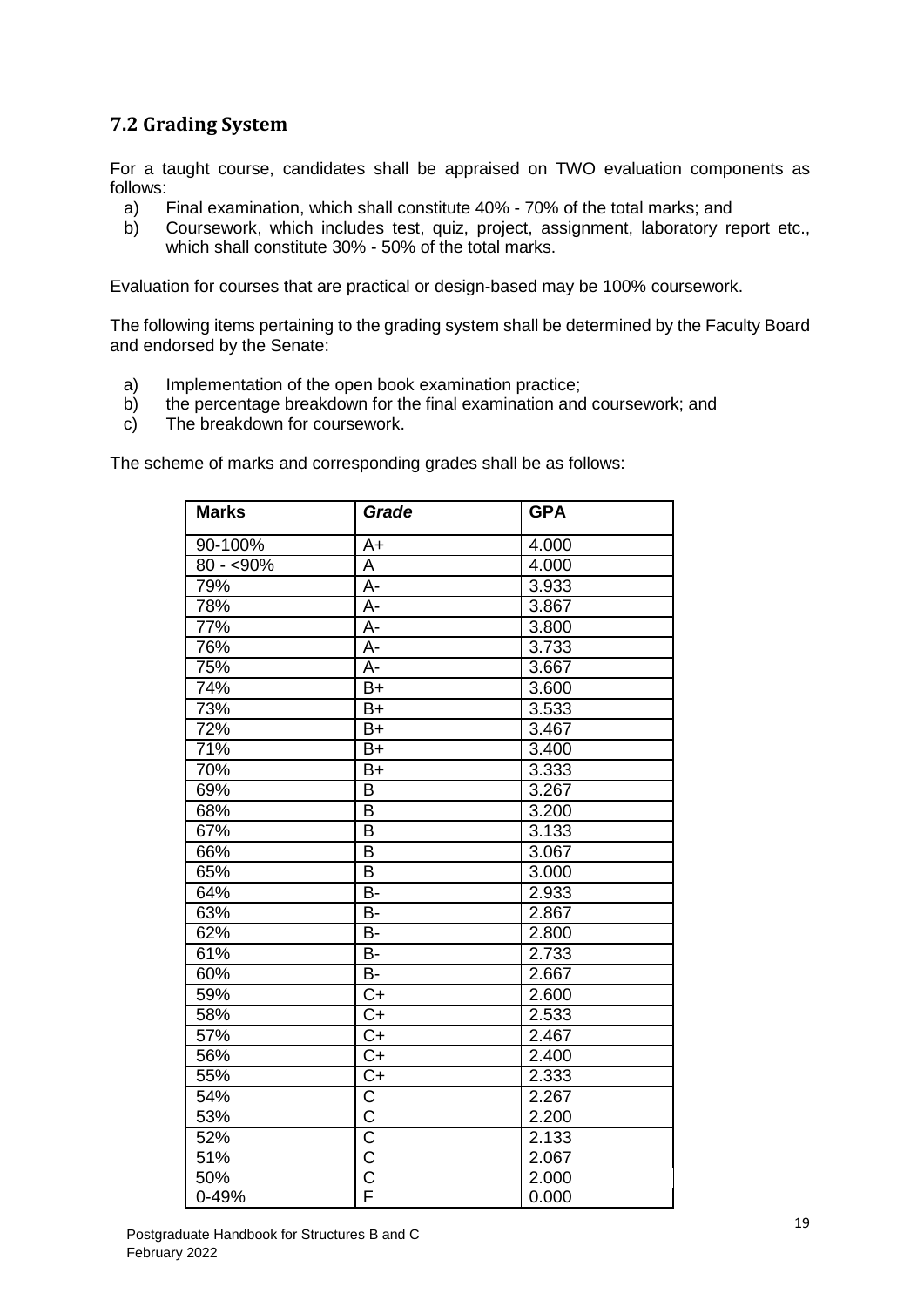Dissertation progress is graded either as pass (P) or fail (F).

# <span id="page-23-0"></span>**7.3 Appeal for Re-grading of Course Examination Results**

A candidate who is not satisfied with his examination results may appeal for re-grading.

Appeal for re-grading of examination results must be made in writing and must reach the Examination and Records Unit not later than ONE week after the official release of the results.

A fee of RM100 for each course must accompany the appeal.

The answer script will be re-examined by a second examiner appointed by the Dean of Faculty.

The change of grade (if any) shall be submitted to the Senate for approval through the BOE.

Appeal fee will be refunded to the candidate if the appeal is successful.

<span id="page-23-1"></span>Appeal fee will be forfeited for unsuccessful appeal.

# **Section EIGHT – Intellectual Property**

Candidates must adhere to the provisions of the Intellectual Property Regulations of the University.

#### <span id="page-23-2"></span>**8.1 Plagiarism**

The candidate must certify that the work has been done by him and has not been submitted elsewhere for the award of any degree or qualification. Proper acknowledgement must be made to the work of others.

Plagiarism includes:

- 1) Unauthorized act of copying/reproducing or attempt to copy an idea, writing or invention of another person.
- 2) Extraction of academic data which are the results of research undertaken by another person, such as laboratory findings, data obtained, whether published or unpublished, without giving due acknowledgement to the original source.
- 3) Transcription of the ideas of others which are kept in whatever form (written/printed/electronic/slide form) of teaching or research apparatus.
- 4) Unauthorized translation of the writing of another person from one language to another whether wholly or partly.

The candidate must:

*Amended by Senate No.149, 4 August 2011*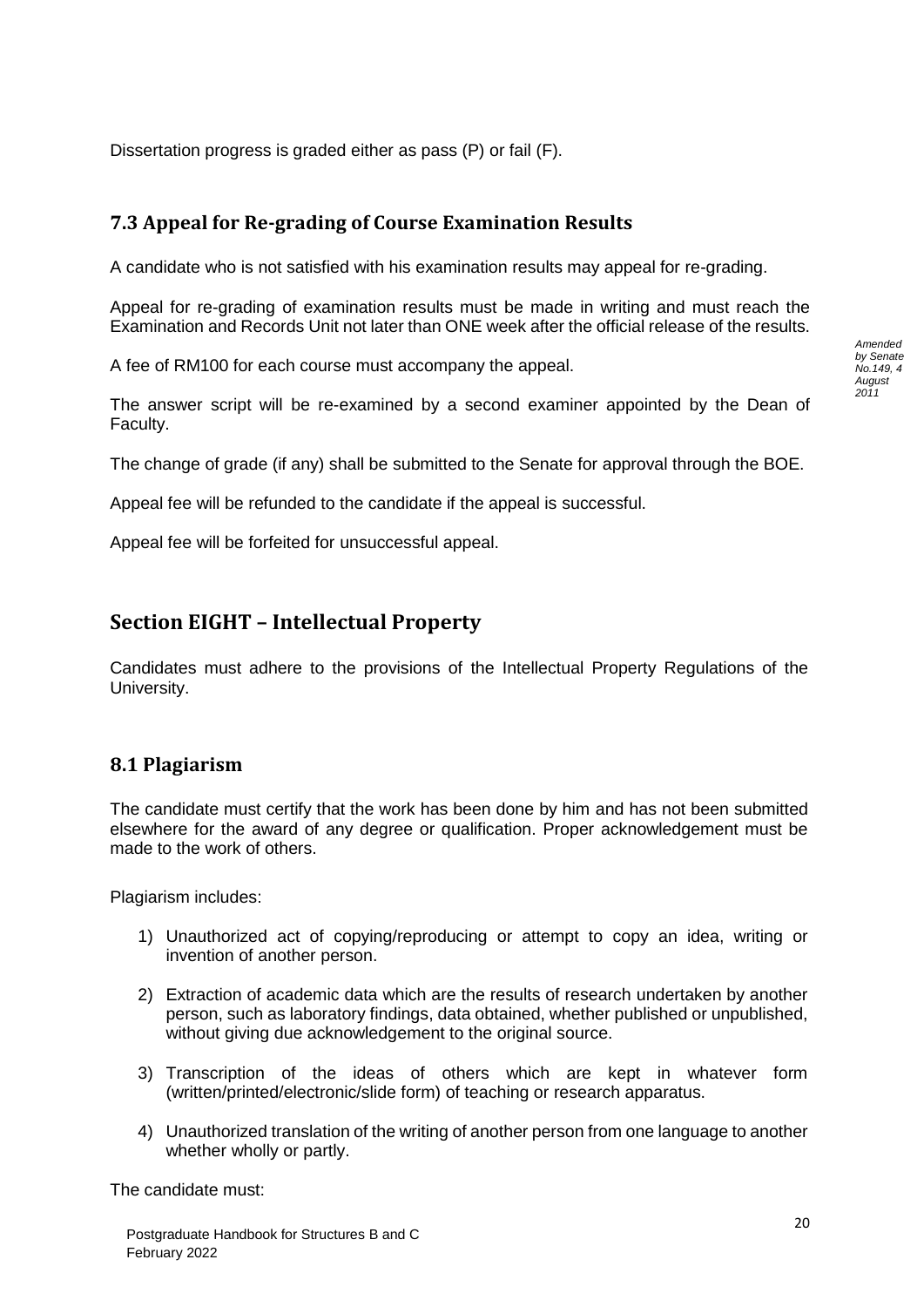- 1) Always give due acknowledgement to the sources of ideas or data which are not owned by the candidate and are not truly in the public domain;
- 2) Be able to distinguish between the candidate's own ideas or work and those of others, as any ambiguity in such a distinction could give rise to a suspicion of plagiarism;
- 3) Give acknowledgement to the source of data, analysis or procedures which are not owned by the candidate.

The candidate has to declare that in the event of any infringement of the provisions of the Copyright Act 1987 whether knowingly or unknowingly the University shall not be liable for the same in any manner whatsoever and undertakes to indemnify and keep indemnified the University against all such claims and actions.

#### <span id="page-24-0"></span>**8.1.1 Plagiarism Checking**

The supervisors are encouraged to run the dissertation through the plagiarism checking software approved by the University.

## <span id="page-24-1"></span>**Section NINE – Publication**

#### <span id="page-24-2"></span>**9.1 Publication**

<span id="page-24-3"></span>Candidates are encouraged to publish.

## **Section TEN – Add and Drop of Course and Withdrawal**

#### <span id="page-24-4"></span>**10.1 Add and Drop of Course**

A candidate may add/drop course(s) within TWO weeks after the commencement of the semester.

A candidate is not allowed to add/drop the course(s) after the second week of the semester, except with the approval of the Dean of Faculty.

#### <span id="page-24-5"></span>**10.2 Withdrawal of Course**

A candidate is allowed up to TWO weeks prior to the final examination to withdraw the course(s) in which he has registered.

Withdrawal will result in an automatic grade of 'W' to be recorded. This grade will not be included in the computation of the cumulative or semester grade point average.

*Reworded for clarity (July 2013)*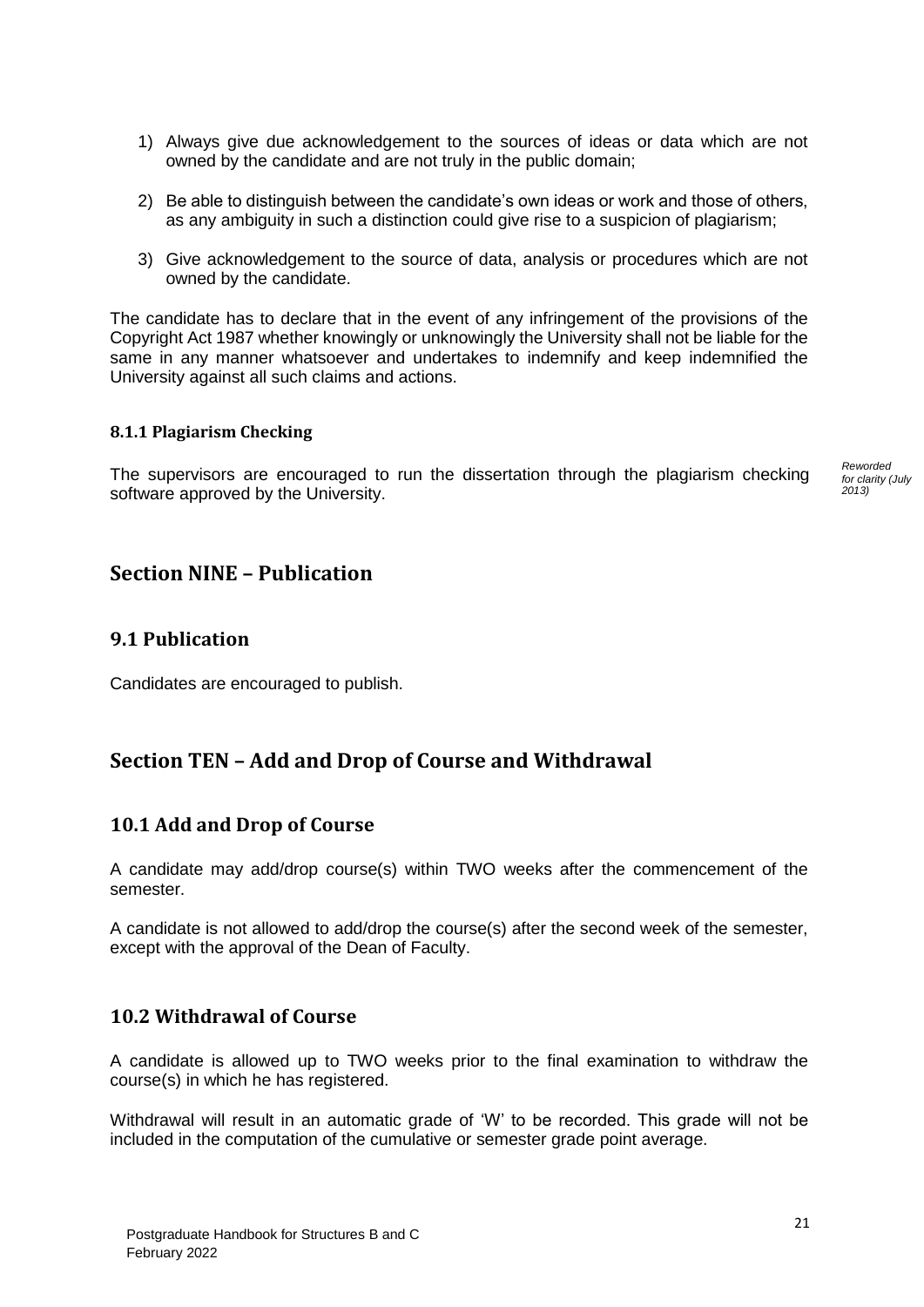## <span id="page-25-0"></span>**10.3 Leave of Absence**

If a candidate would like to carry out research in another organization/institution of research for a consecutive period of THREE months and above, prior approval of leave of absence must be obtained from the Senate of MMU.

The candidate is required to submit the "Leave of Absence" application form with the supporting documents at least THREE months in advance to the Faculty.

Application made after the allowable period will only be considered based on the following reasons with supporting documents:

- 1) Medical grounds The candidate must submit a medical report from the doctor to the Dean of Faculty through the Programme Coordinator. However, Medical Certificate (MC) is NOT acceptable as the replacement of medical report.
- 2) Work commitment The candidate who is involved in company activities such as business trip or outstation assignment must submit a letter from the CEO, Director or immediate superior to the Faculty Dean through the / Programme Coordinator indicating the business activities.
- 3) To attend and fulfill course requirements A candidate may apply leave of absence to follow another course in MMU or any other institution of higher learning, if the course is a requirement by the Faculty.
- 4) Humanitarian reasons as follows, but not limited to:
	- a. Demise of immediate family member;
	- b. Financial difficulties;
	- c. Natural disaster in home country of candidate.

Leave of absence due to the above reasons will not be counted in the duration of study. Candidates must settle all outstanding fees (if any) before applying for the leave of absence.

Leave of absence applied shall not exceed 12 months for each application except under special circumstances with Senate approval.

The total duration of leave of absence granted to a candidate shall not be more than 24 months.

Candidates who have submitted dissertation/project for examination are not allowed to apply for the leave of absence.

The Faculty R&I Committee shall recommend to the BOP. Upon Senate approval, all tuition fees for current semester shall be carried forward.

After returning to the University, the candidate shall submit the "Change of Candidature Status" form to IPS to resume his candidature.

If the candidate decides to return earlier than the final date of the leave of absence, candidate shall submit the "Change of Candidature Status" form to IPS to resume his candidature.

Note: The period of leave of absence shall be calculated by semester term.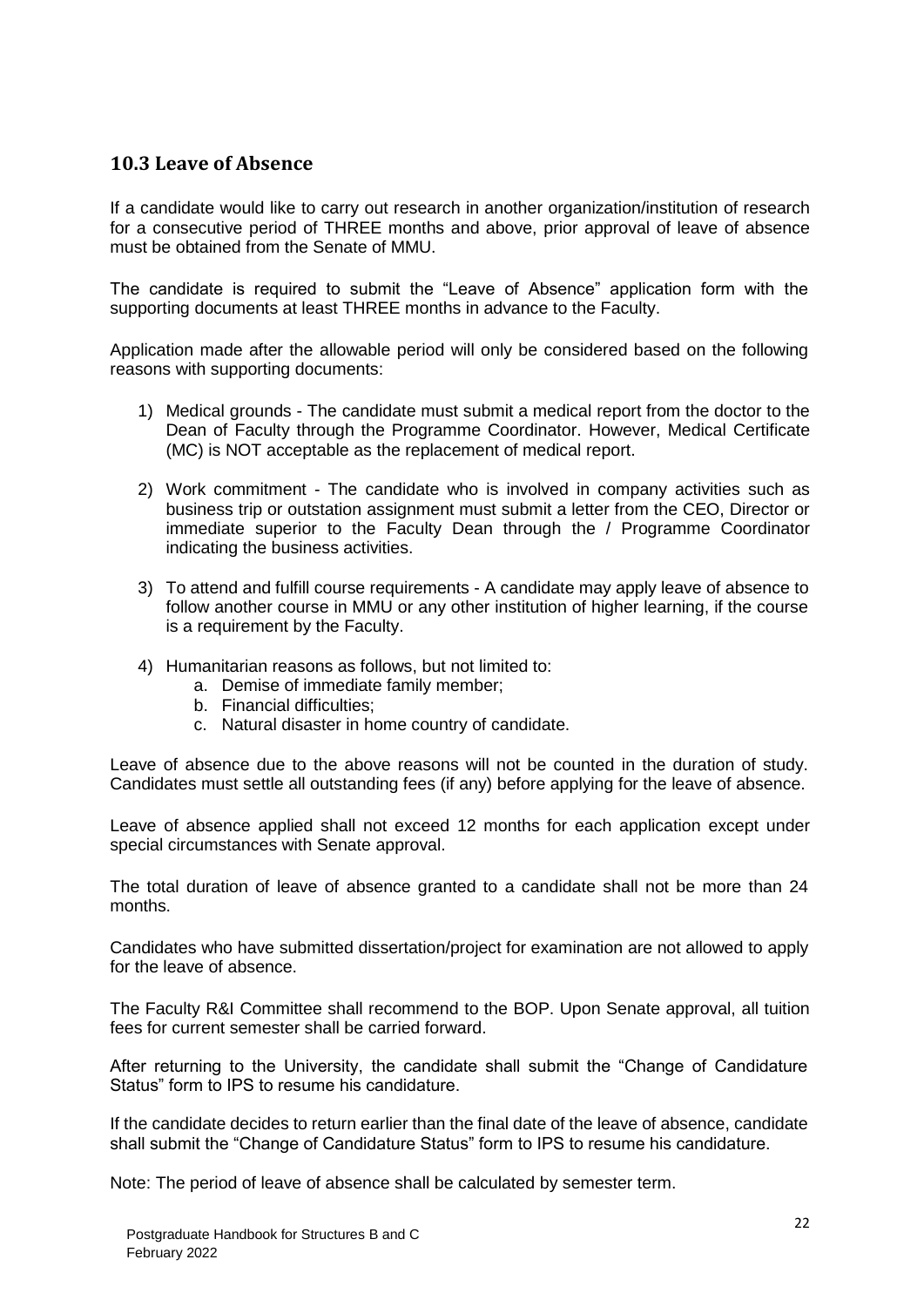## <span id="page-26-0"></span>**10.4 Withdrawal of Candidature**

A candidate who intends to withdraw from the programme shall submit the "Withdrawal" form to the Faculty.

A candidate who fails to notify the Faculty of his withdrawal is liable to all fees due to the University.

The date of receipt of a candidate's withdrawal form by the Faculty is the official date of withdrawal.

A candidate who has withdrawn his candidature may apply for re-admission by submitting a fresh application for consideration.

# <span id="page-26-1"></span>**Section ELEVEN – Transfer**

## <span id="page-26-2"></span>**11.1 Credit Transfer**

Candidates applying for credit transfer must have completed the course and has good academic standing at the former university or institution recognised by MMU.

Candidates shall submit the application for credit transfer together with the certified copies of the official transcripts, programme structures and syllabi when applying for the postgraduate programme in MMU.

Transfer of credit will be awarded provided that:

- 1) The course(s) are relevant to the programme (covering at least 80% of the MMU course syllabi).
- 2) The credit of the course(s) to be transferred should be equivalent to the credit of the course offered at MMU.
- 3) The previously attempted course should have earned a minimum of grade C.
- 4) The total number of credits transferred shall not exceed 30% of the total credit of the programme.
- 5) The courses are from accredited programme at the same level.

Transfer of credit is not permitted in the following cases:

- 1) From bachelor degree to master degree and from master degree to doctoral degree.
- 2) From programme(s) at higher qualification (e.g. doctoral degree) to a lower (e.g. master degree).

*Amended by Senate No. 166, 12 December 2013*

*Amended by Senate No.166, 12 December 2013*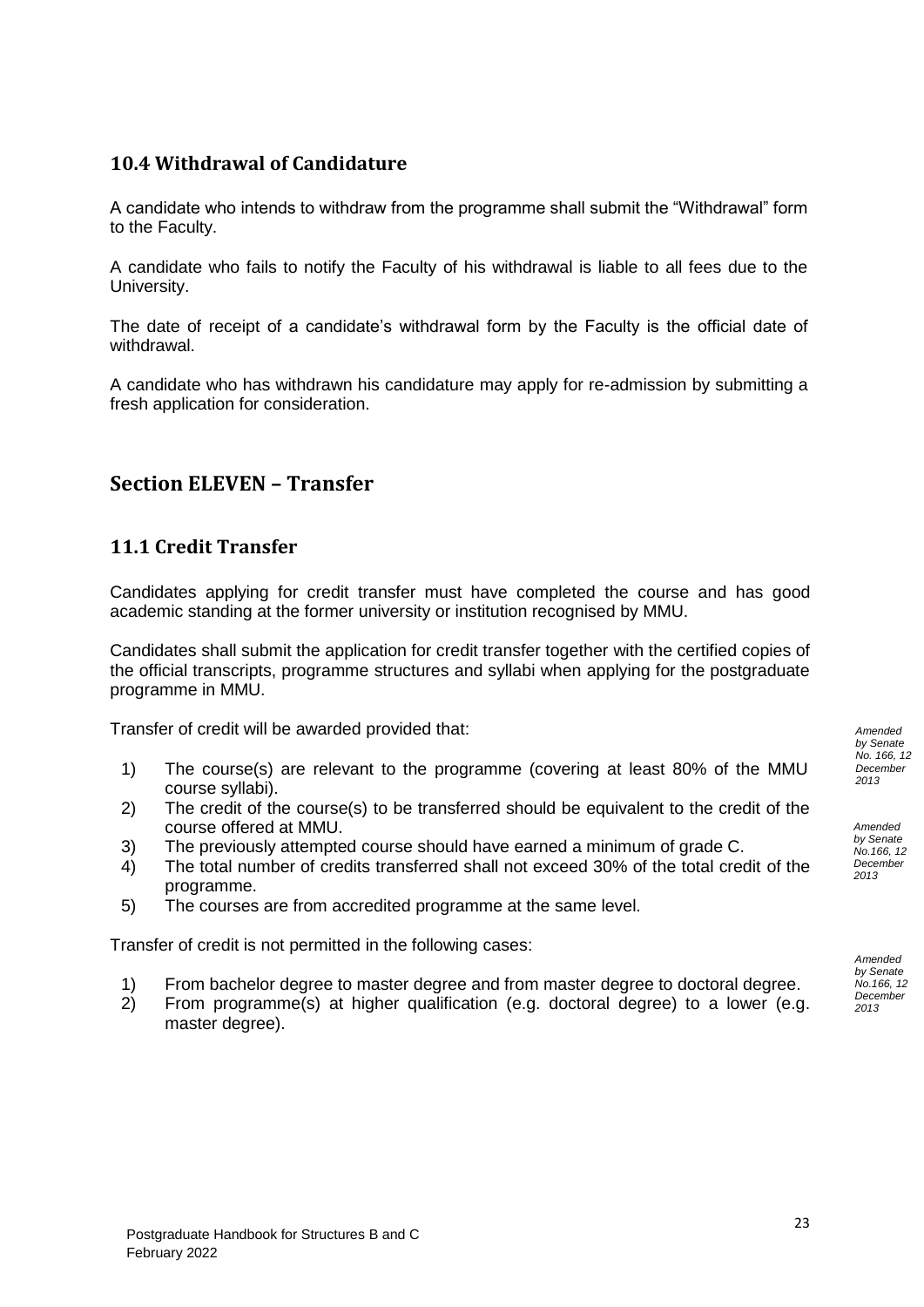Horizontal credit transfer is course to the following:

| <b>Case Description</b>                                                                                                                                                                                                                               | <b>Credit Transfer</b>                                                                                                                                                                                                           |
|-------------------------------------------------------------------------------------------------------------------------------------------------------------------------------------------------------------------------------------------------------|----------------------------------------------------------------------------------------------------------------------------------------------------------------------------------------------------------------------------------|
| The candidate<br>certain<br>possesses<br>a<br>qualification and wishes to pursue another<br>programme at the same level using the<br>earlier qualification. (e.g. possess master<br>degree qualification and wish to pursue<br>another master degree) | Credit transfer is not allowed                                                                                                                                                                                                   |
| The candidate is currently enrolled in a<br>programme and wishes to change to<br>another programme offered by MMU at the                                                                                                                              | Credit transfer is allowed. There is no limit on<br>the number of credits allowed<br>be<br>to<br>transferred.                                                                                                                    |
| same level and within the same field. (e.g.<br>from MBA to EMBA and vice versa)                                                                                                                                                                       | If the previous programme was taken at<br>another institution of higher learning, the<br>credit transfer is dependent on the residential<br>year (1 year for doctoral degree level and 1<br>semester for master degree level).   |
| The candidate failed a programme and<br>wishes to pursue another programme at<br>the same level.                                                                                                                                                      | Credit transfer is not allowed.                                                                                                                                                                                                  |
| The candidate quit a programme and<br>wishes to continue another programme at<br>the same level within MMU.                                                                                                                                           | Credit transfer may be considered. There is<br>no limit on the number of credits allowed to<br>be transferred.                                                                                                                   |
|                                                                                                                                                                                                                                                       | If the previous programme was taken from<br>another institution of higher learning, the<br>credit transfer is dependent on the residential<br>year (1 year for doctoral degree level and 1<br>semester for master degree level). |

## <span id="page-27-0"></span>**11.2 Change of Mode of Study**

#### **(From full-time to part-time, and vice-versa) (From full-time (weekday) to part-time (weekend), and vice-versa)**

Candidates who intend to change the mode of study shall submit "Change of Mode of Study" form to the Faculty.

The respective programme coordinators shall determine the duration of study for the candidates who apply for the change of mode of study.

The Faculty R&I Committee shall recommend to the BOP for consideration.

## <span id="page-27-1"></span>**11.3 Branch/Campus Transfer**

The candidate may apply for branch/campus transfer (with no change of existing programme) by submitting the "Branch Transfer" application form to the Faculty.

The application of branch/campus transfer shall be considered by the Faculty Board.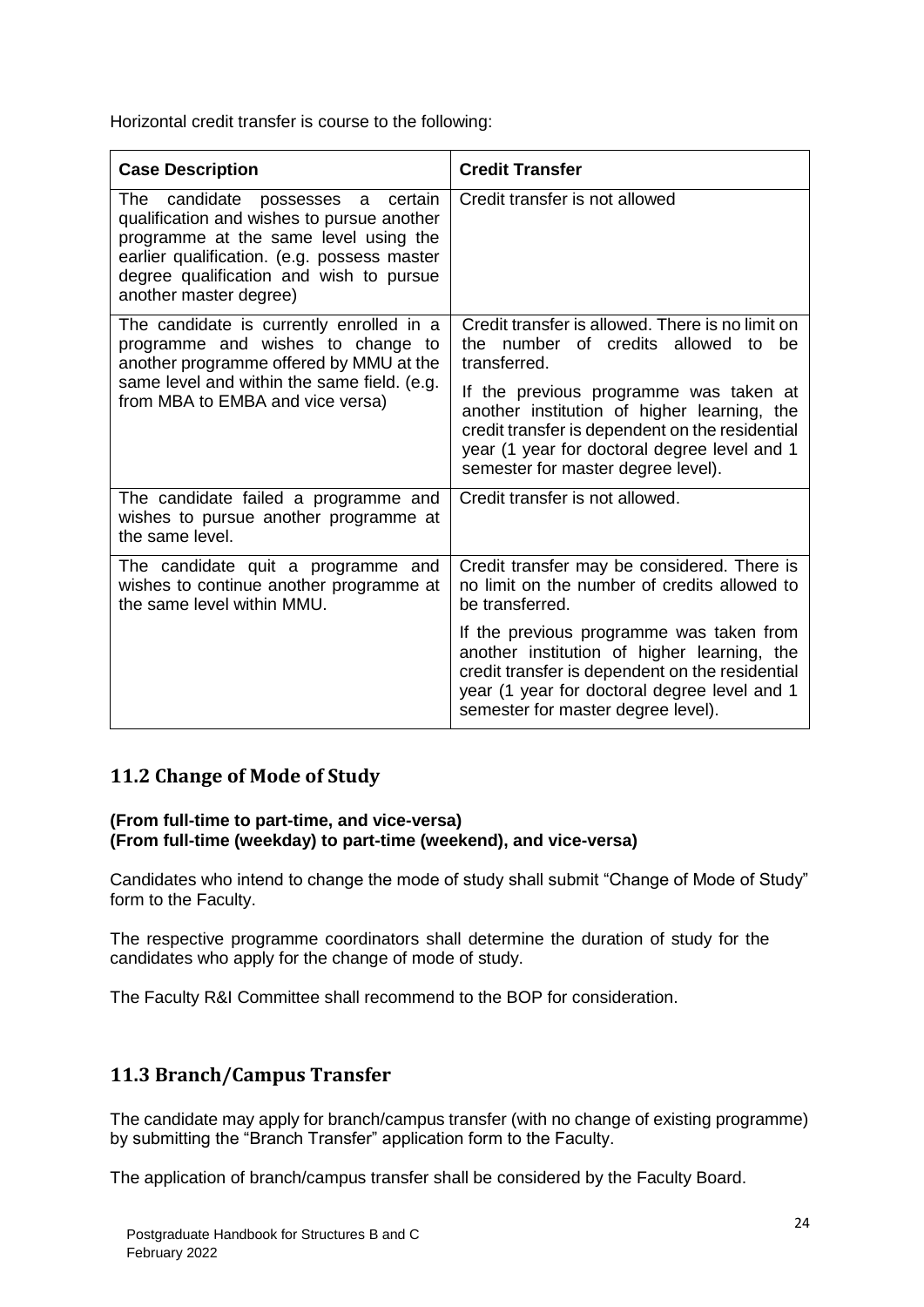# <span id="page-28-0"></span>**11.4 Approval and Change of Dissertation/Project Title**

The Faculty R&I Committee shall approve the dissertation/project title upon submission of dissertation/project registration form together with the abstract of dissertation/project by the candidates.

The change of dissertation/project title shall be done within the first semester of the period of dissertation/project. The candidate shall submit the application for the change of dissertation/project title to the Faculty R&I Committee for consideration.

The panel of evaluators shall approve the change of dissertation/project title for candidates (if any) who have passed the work completion defense. The dissertation/project title shall be forwarded to the BOP for endorsement.

The Faculty R&I Committee shall approve the change of dissertation/project title for candidates (if any) THREE months prior to the submission of dissertation/project for examination. The dissertation/project title will be forwarded to the BOP for endorsement.

# <span id="page-28-1"></span>**Section TWELVE – Examination**

# <span id="page-28-2"></span>**12.1 Course Examination**

The candidate shall be eligible for admission to the final examination for a course only if:

- 1) He is officially registered for that course;
- 2) He has paid the tuition fees; and
- 3) He has achieved at least 80% attendance in lectures, tutorials and laboratory sessions of the course.

Every candidate who is eligible to sit for an examination shall be given a registration confirmation slip by the Examination and Records Unit as proof of eligibility to sit for the examination.

#### <span id="page-28-3"></span>**12.1.1 Absence from Examination**

In the case where a candidate is absent from the examination of any course due to medical or humanitarian reasons, he should inform the Programme Coordinator/Faculty, in writing, of his absence together with the evidence documents within 48 hours after the examination. The candidate is required to submit a full medical report for absence on medical ground(s).

Course(s) registered by the candidate shall be recorded as 'Incomplete' (I) upon acceptance of the given reasons. The candidate shall be allowed to sit for the replacement examination for that particular course as the main examination when it is offered. Refer to Section 12.1.2 for incomplete courses.

In the case where a candidate is absent from the examination of any course due to reasons that are not acceptable by the BOE, that particular course shall be graded as 'Fail' (F).

In the case where a candidate is absent from the examination of any course without any reason, the Board shall record results for that particular course as 'Unofficial Withdrawal' (U), which carries 0 point.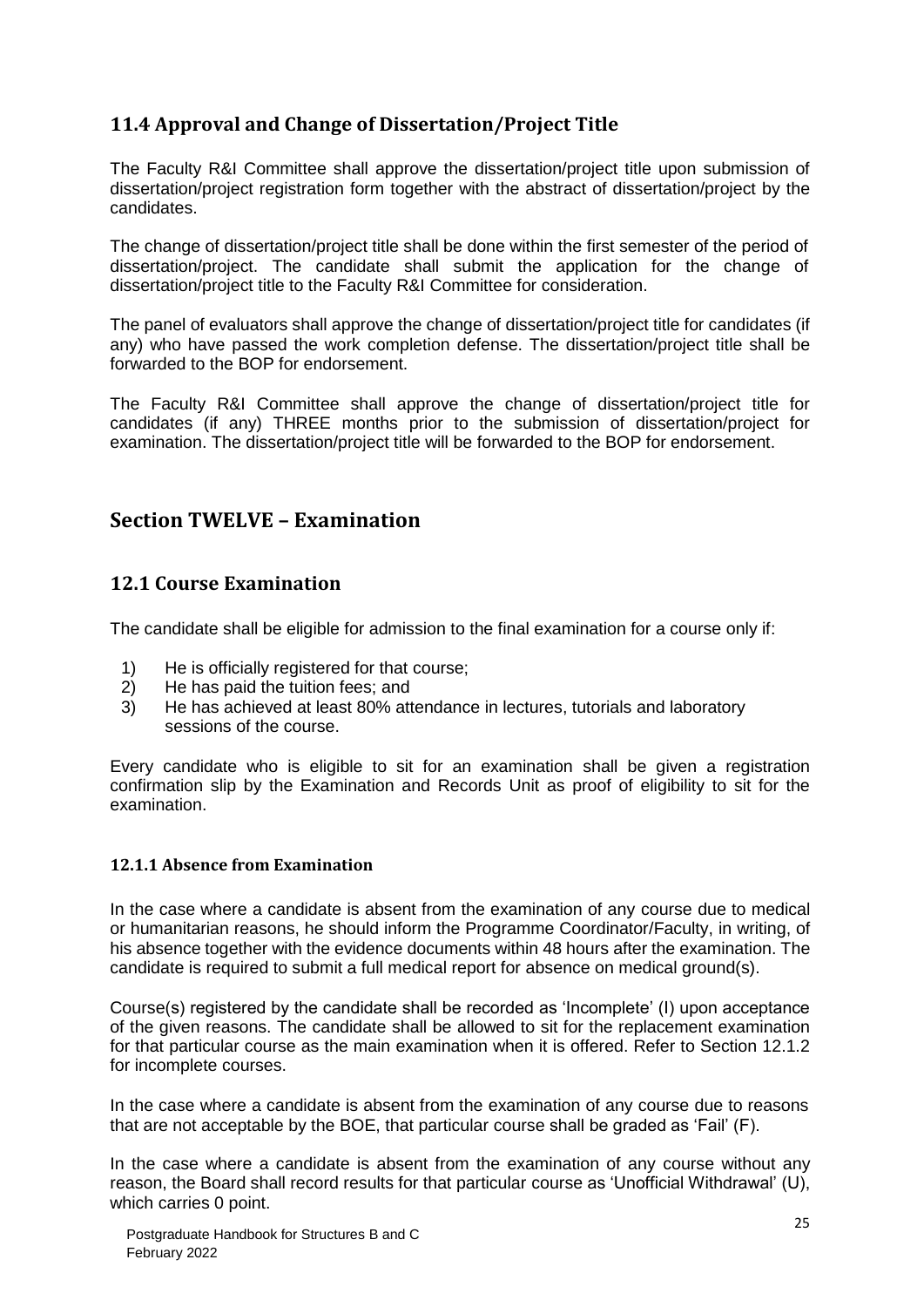In the case where a candidate is required or allowed to repeat a course, he shall be required to re-do the entire coursework and examination for that particular course. The candidate shall register and pay for the course fee in the subsequent semester when it is offered.

#### <span id="page-29-0"></span>**12.1.2 Incomplete Courses**

The course(s) registered will be recorded as 'Incomplete' (I) for candidates with attendance of less than 80% or absence from final examination with acceptable reason approved by the BOE.

The candidate shall be allowed a maximum duration of one academic year (to be decided by BOE) to change the status, failing which the status for the course shall be converted to 'F'.

#### <span id="page-29-1"></span>**12.1.3 Repeating Courses**

If a candidate repeats a course, the best grade shall be the one taken into account for the computation of the CGPA. Grade for each attempt will be recorded on the transcript.

A candidate who fails the examination for any course in the third attempt shall be terminated from the programme.

#### <span id="page-29-2"></span>**12.1.4 Elective Courses**

If a candidate takes more than the required number of elective courses, the best grades of only the required number of elective courses shall be taken into account for the computation of the CGPA.

#### <span id="page-29-3"></span>**12.1.5 Board of Examiners**

The BOE shall be accountable to the Faculty Board and Senate.

The membership of the BOE shall comprise all academic staff members who teach those courses , the examiners and the Faculty R&I Committee.

The Chairman of the BOE shall be the Dean of Faculty or his representative.

## <span id="page-29-4"></span>**12.2 Proposal Defence (Structure B)**

A candidate shall pass the proposal defence within the norm and maximum periods, relative to the registration date of the programme as follows:

|                 | Research Proposal Defence<br>(norm period) | Research Proposal Defence<br>(maximum period) |
|-----------------|--------------------------------------------|-----------------------------------------------|
| DBA (Full-time) | 6 months                                   | 9 months                                      |
| DBA (Part-time) | 9 months                                   | 12 months                                     |

Upon recommendation from the Supervisor, the candidate shall submit the proposal defence form together with the research proposal to the Faculty at least TWO weeks before the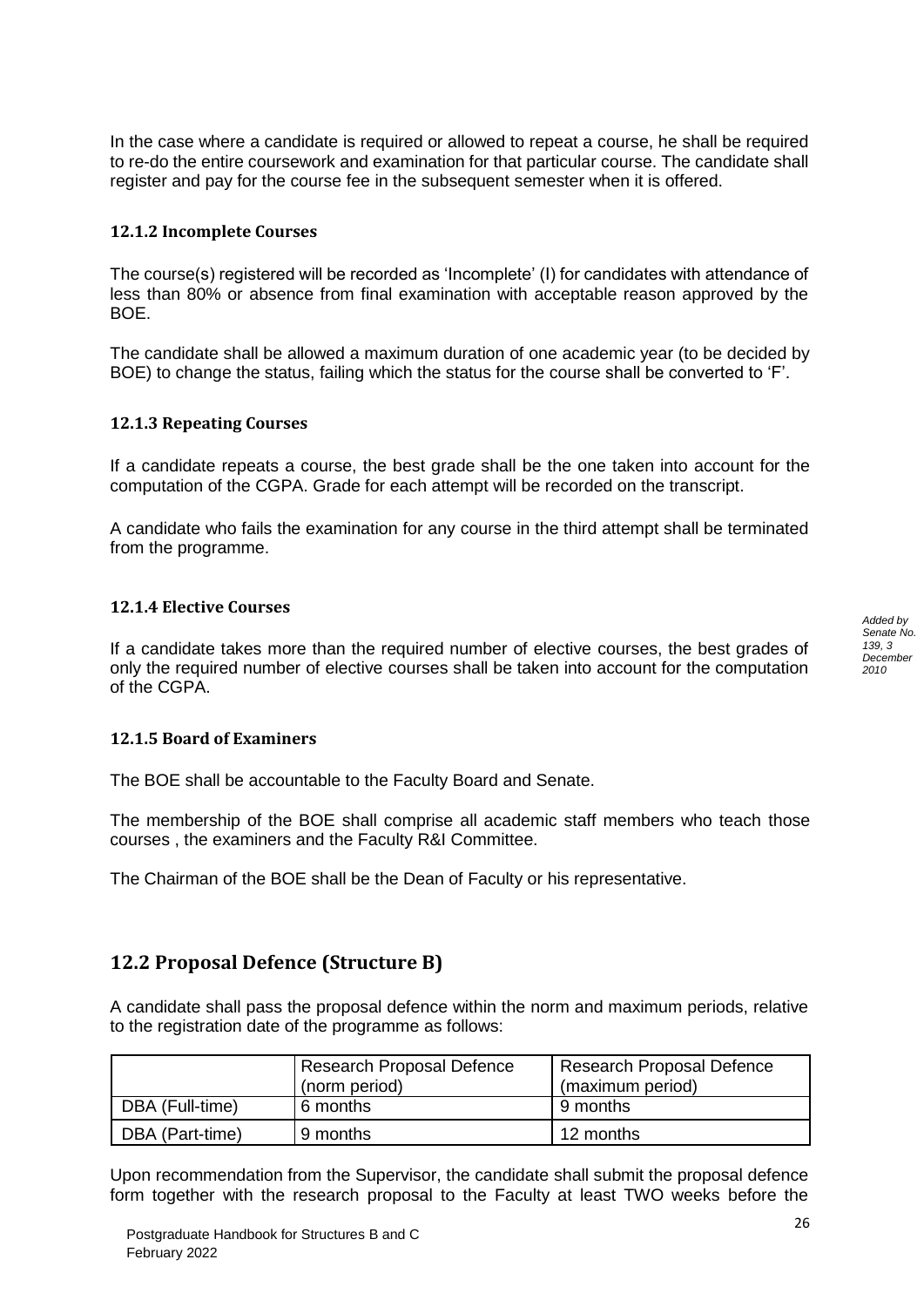proposal defence. The research proposal shall be made available to the Panel of Evaluators as soon as the faculty receives the research proposal from the candidate.

The panel of evaluators for proposal defence shall comprise of the following members:

- Chairman: Deputy Dean of Faculty (R&I) or his representative from the Faculty R&I Committee
- Members: Two academic staff members in the relevant area
- Invited member: Supervisor(s)
- Secretary: Assistant Manager of Faculty

Note: The academic staff members shall be appointed by the Dean of Faculty.

The proposal defence presentation must have at least the followings:

- 1. Introduction and Justification of the Study
	- Research Background
	- Problem Statements and Motivations
	- Objectives and Deliverables
- 2. Literature Review
- 3. Research Methodology
- 4. Research Schedule

Should the panel of evaluators decide that the proposal does not meet the required standard the candidate will be given the grade 'US'.

A candidate shall be given THREE attempts to pass the proposal defence. A pass will be graded as 'S' whereas a failure will be graded as 'US'. The candidate shall submit a new proposal defence form together with the proposal for each attempt. The panel shall be given the previous record of the proposal defence to facilitate the evaluation of the subsequent attempt.

Failure on the third consecutive attempt within the maximum period for successful completion of proposal defence or obtaining the grade of 'US' beyond the maximum period, whichever is earlier, shall result in the termination of the candidature.

Should a candidate fail to conduct the proposal defence within the maximum period for completion of proposal defence, the candidate is deemed to have failed and shall automatically terminated.

The panel of evaluators shall approve the dissertation title for the candidates who have passed the proposal defence. The dissertation title will be forwarded to the BOP for approval.

*Amended by Senate No.164, 5 September 2013*

# <span id="page-30-0"></span>**12.3 Work Completion Defence (Structure B)**

The panel of evaluators shall assess the following aspects:

- 1) whether sufficient material has been presented for examination.
- 2) whether the work done is sufficient for the degree in consideration.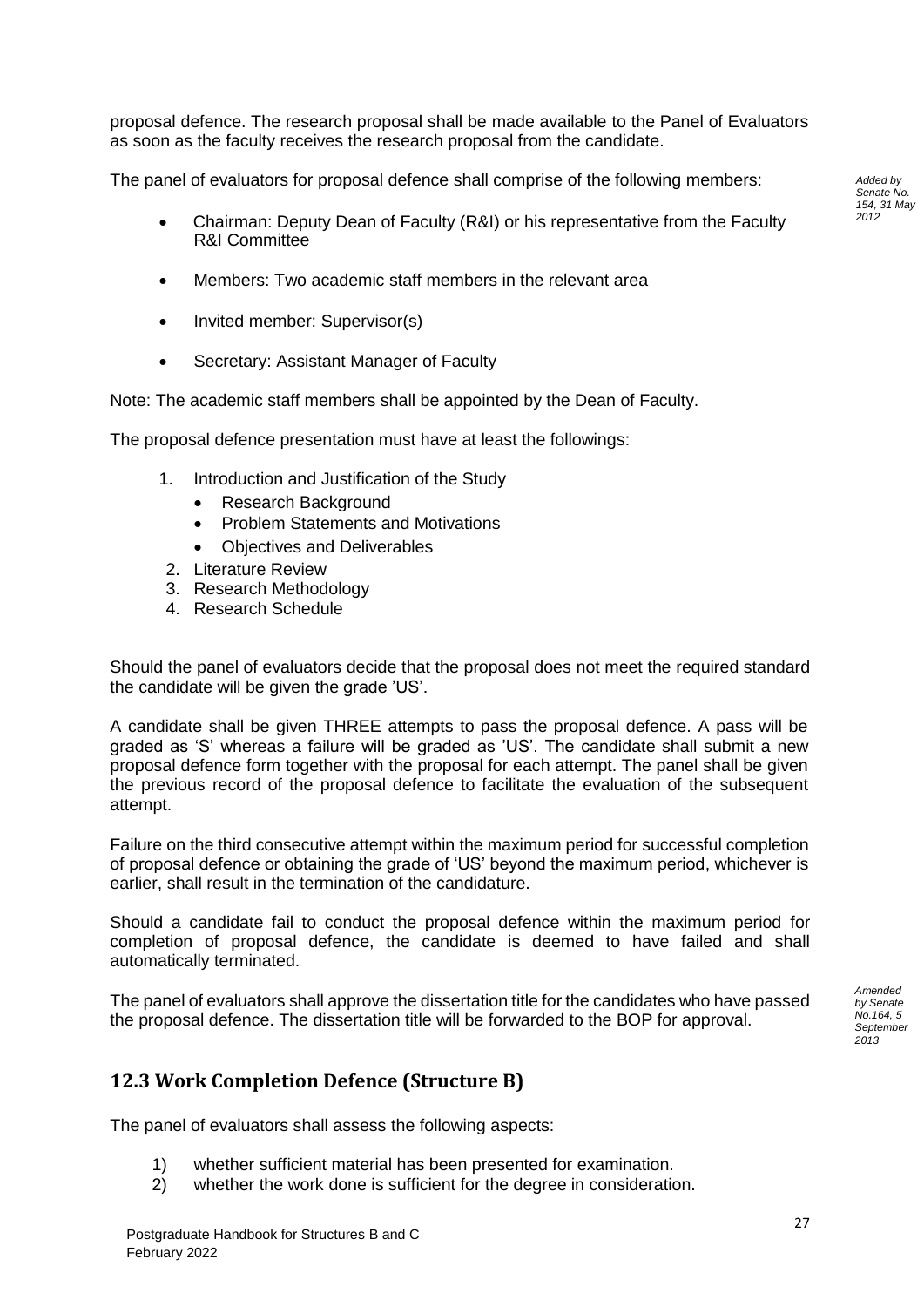The panel of evaluators of work completion defence are as follows:

| Chairman                                              | <b>Members</b>                                  |
|-------------------------------------------------------|-------------------------------------------------|
| Deputy Dean of Faculty<br>(R&I) or his representative | Two academic staff members in the relevant area |
| from the Faculty R&I<br>Committee                     | Invited member: Supervisor                      |
|                                                       | Secretary: Assistant Manager of Faculty         |

A candidate shall be given THREE attempts to pass the work completion defence. A pass will be graded as 'S' whereas a failure will be graded as 'US'. The candidate shall submit a new work completion form for each attempt. The panel shall be given the previous record of the work completion defence to facilitate the evaluation of the subsequent attempt. Failure on the third consecutive attempt shall result in the termination of the candidature.

Upon recommendation from the Supervisor, the candidate shall submit the work completion defence form with the dissertation draft to the Faculty at least TWO weeks before the work completion defence. The faculty shall arrange the work completion defence. The draft of the dissertation shall be made available to the Panel of Evaluators as soon as the faculty receives from the candidate.

The work completion defence presentation must have at least the following:

- 1) Introduction
	- a. Objectives and Deliverables
	- b. Contribution to Knowledge
- 2) Research Background / Literature Review
- 3) Research Methodology
- 4) Implementation / Results and Discussion
- 5) Conclusion and Future Work

The Supervisor is required to propose the examiners for the dissertation to the Faculty R&I Committee when the candidate has passed the work completion defence. The BOP shall consider the appointment of examiners upon recommendation from the Faculty R&I Committee.

## <span id="page-31-0"></span>**12.4 Appointment of Examiners**

The appointment letters for examiners will be issued upon BOP approval. The examiners are given THREE weeks to reply to the Faculty on whether they wish to accept the offer to act as an examiner.

Upon the examiners' confirmation of acceptance, the dissertation will be sent to the respective examiners, giving them ONE month from the date of receipt of the dissertation to submit their reports.

The Faculty shall send TWO reminders, a week before and a week after the deadline, to the examiner(s) to submit their reports.

If there is no response from the examiners after the  $2<sup>nd</sup>$  reminder, the Faculty shall initiate the appointment of new examiners for replacement. The Faculty shall write officially to the former examiners informing them of the annulment of their appointment.

The panel of examiners is shown in the following table.

*Amended by Senate No. 154, 31 May 2012*

*Amended by Senate No. 164, 5 September 2013*

*Amended by Senate No. 164, 5 September 2013*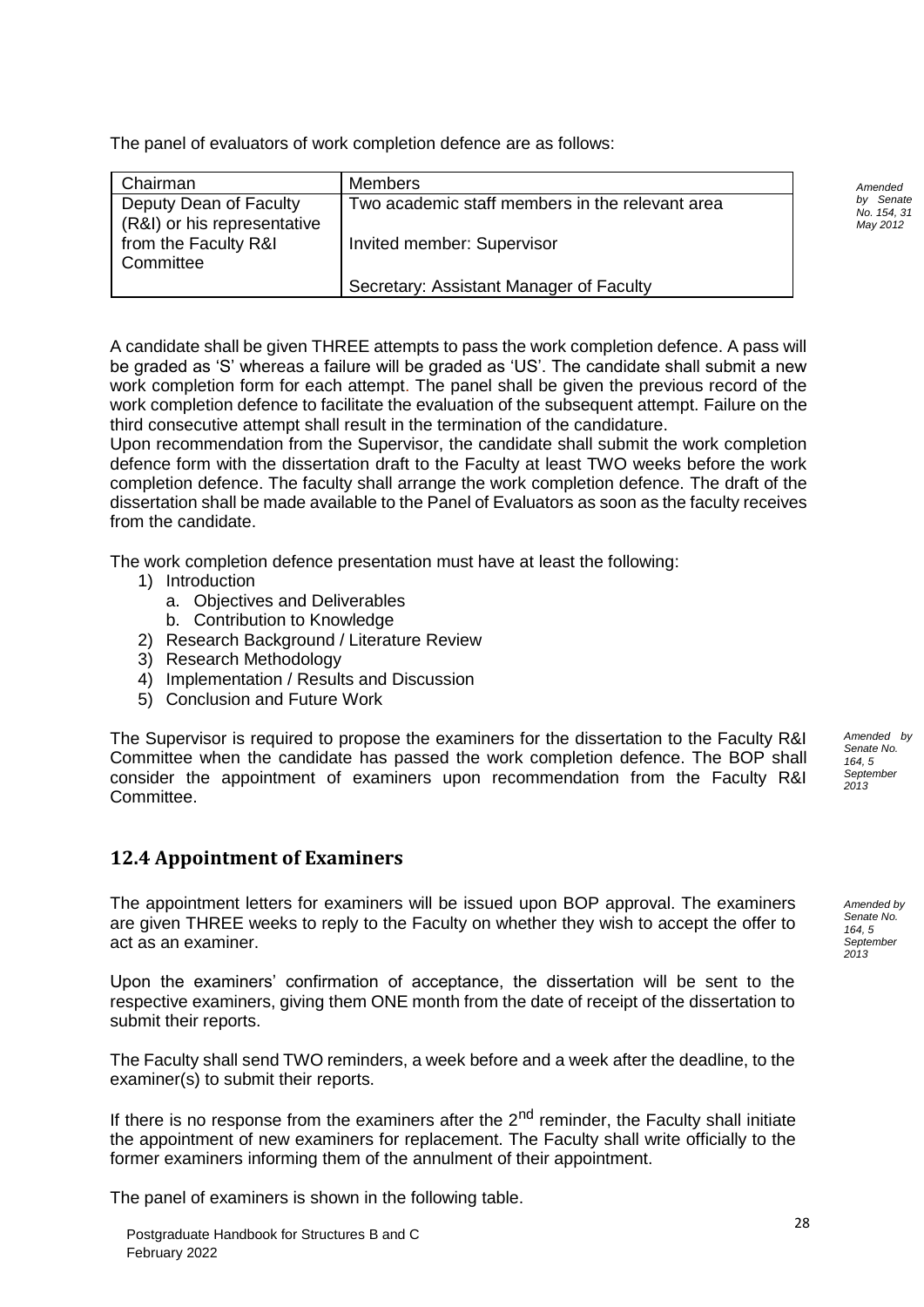| Programme                 | <b>Panel of Examiners</b>                                       | <b>Criterion for Appointment of Examiners</b>                                                                                                                                                                                                                                                                                   |
|---------------------------|-----------------------------------------------------------------|---------------------------------------------------------------------------------------------------------------------------------------------------------------------------------------------------------------------------------------------------------------------------------------------------------------------------------|
| Doctoral<br>(Structure B) | <b>ONE Internal Examiner</b><br><b>ONE External</b><br>Examiner | The examiners shall be at least a Senior<br>Lecturer with Ph.D. qualification.<br>The internal examiner shall be assigned a<br>maximum of FIVE Doctoral dissertations to be<br>examined at any one time.<br>The external examiner may be assigned a<br>maximum of SIX Doctoral dissertations to be<br>examined at any one time. |
| Master's<br>(Structure C) | <b>ONE Internal Examiner</b>                                    | The internal examiner shall be at least a<br>Lecturer with Master's qualification.<br>The internal examiner may be assigned a<br>maximum of FIVE projects to be examined at<br>any one time.                                                                                                                                    |

The following criteria shall be taken into account in appointing the internal and external examiners:

| <b>Requirements of Appointing External</b><br>Examiners <sup>1</sup> |                                                                                                             | <b>Criteria for Internal Examiner</b>                                                                                                         |      |
|----------------------------------------------------------------------|-------------------------------------------------------------------------------------------------------------|-----------------------------------------------------------------------------------------------------------------------------------------------|------|
| 1)                                                                   | A Ph.D. qualification holder.                                                                               | For Structure C Master programme, he/she<br>1)                                                                                                | 2013 |
| 2)                                                                   | Possesses a track record of having<br>graduated at least 2 theses at<br>Master's / Ph.D. level by research. | is at least a Lecturer with Master's<br>qualification by research or with track<br>record of 3 years in the domain for Master's<br>programme. |      |
|                                                                      | 3) Has relevant publications in<br>international journals (or equivalent)<br>in the last five years.        | For DBA programme- Structure B, he/she is<br>2)<br>at least a Lecturer with Ph.D. qualification for<br>Doctoral programme (Structure B).      |      |
|                                                                      | 4) Currently attached to a university /<br>R&I institution / R&I laboratory, such<br>as:                    | Has publications and experience in the<br>3)<br>research area of the dissertation being<br>examined. $2$                                      |      |
|                                                                      | IPTA;<br>$\bullet$                                                                                          | Has a minimum qualification of no less than<br>4)                                                                                             |      |
|                                                                      | Foreign university recognised by<br>$\bullet$                                                               | the supervisor's.                                                                                                                             |      |
|                                                                      | the Senate of MMU;                                                                                          | Is not a collaborator / former supervisor /<br>5)                                                                                             |      |
|                                                                      | <b>IPTS</b> with university status<br>٠                                                                     | family member of the supervisors and<br>candidate.                                                                                            |      |
| 5)                                                                   | Is not a collaborator / former<br>supervisor / family member of the<br>supervisors and candidate.           |                                                                                                                                               |      |

<sup>1</sup>The Faculty is required to submit the curriculum vitae of the proposed examiners, including five most recent and relevant publications, preferably in reputable journals.

<sup>2</sup>The information on the research area of the internal examiner must be stated in the submission of dissertation title and examiners to the BOP.

*Amended by Special Senate No. 64, 1 September 2010*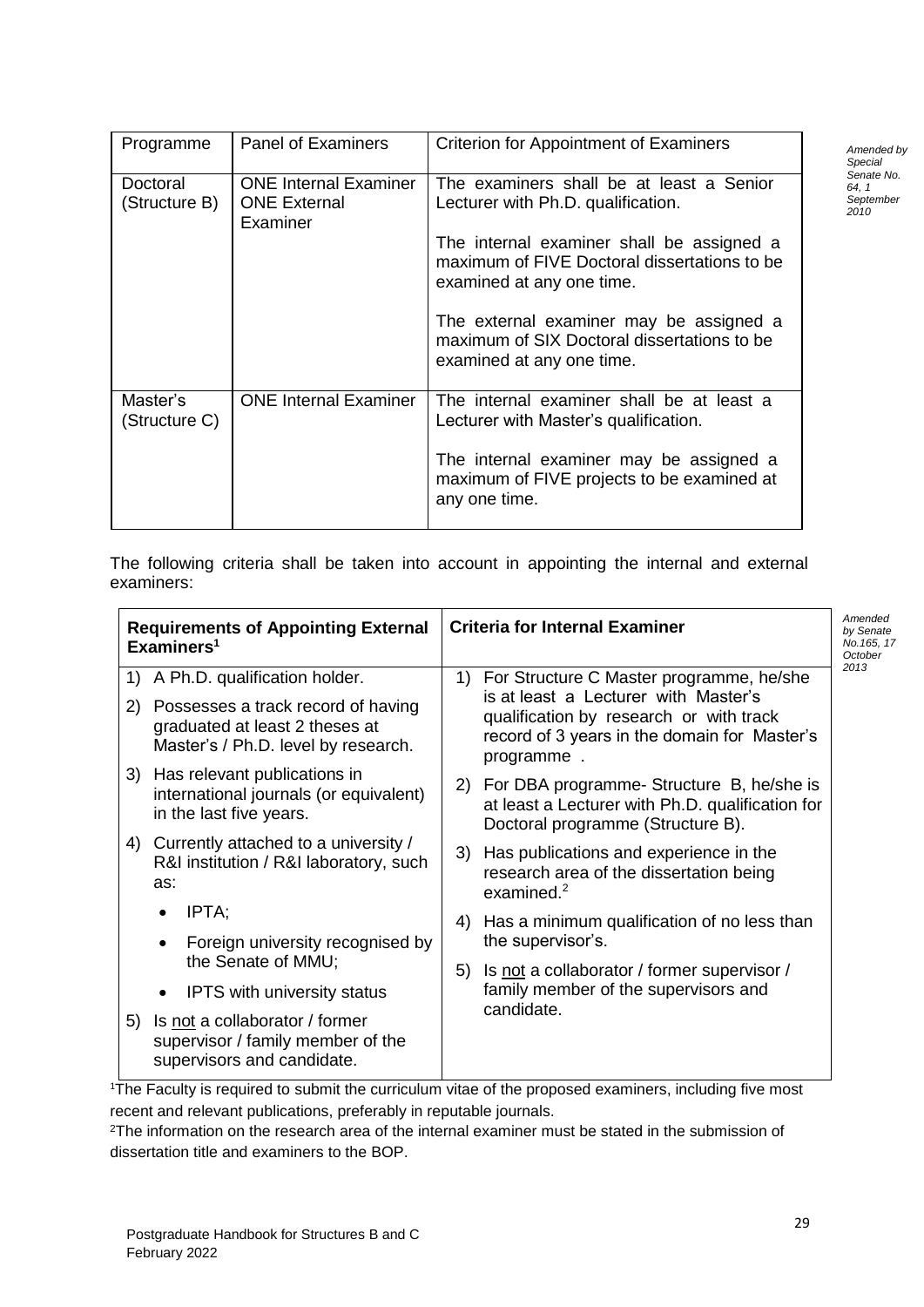In cases where an internal examiner cannot be identified within MMU, an external examiner shall be appointed based on the internal examiner criteria.

As a general guideline, an external examiner should not be appointed more than once within the past 12 months.

| <b>Academia</b> | <b>Research</b>                                                                   |  |
|-----------------|-----------------------------------------------------------------------------------|--|
| <b>Lecturer</b> | Member of the technical<br>staff with more than 3 years<br>of research experience |  |

The equivalency between academia and research is as follows:

*Amended by Special Senate No. 64, 1 September 2010*

## <span id="page-33-0"></span>**12.5 Dissertation Preparation (Structure B)**

MMU provides a guide for the submission and preparation of a postgraduate dissertation. It covers information on the procedure for dissertation submission, format, arrangement of the chapters, design and layout of the cover and preliminary pages, pagination and use of font size and font type. MMU adopts a modified version of the APA format.

# <span id="page-33-1"></span>**12.6 Dissertation Submission (Structure B)**

Upon completion of the dissertation, a candidate shall submit an unbound copy of the dissertation to the Supervisor to be checked for conformity to the format stipulated in the 'Guide to the Preparation of Dissertation' before it is allowed to be submitted for examination.

The candidate must submit ONE digital copy (in a CD-R) of dissertation with the following number of comb-binded copies of his dissertation to the Faculty for examination.

| Programme                                    | <b>Doctoral</b> |
|----------------------------------------------|-----------------|
| Number of comb-binded copies of dissertation |                 |

## <span id="page-33-2"></span>**12.7 Dissertation Examination (Structure B)**

#### <span id="page-33-3"></span>**12.7.1 Membership of Board of Examiners**

The membership of BOE is as follows:

February 2022

| <b>Membership of BOE</b><br><b>Note</b>                 |                               |                          |
|---------------------------------------------------------|-------------------------------|--------------------------|
| 1) Chairman: Dean of Faculty or his representative from | The Supervisor of the         | by Senate<br>No. 154, 31 |
| the Faculty R&I Committee;                              | candidate shall be invited to | May 2012                 |
| 2) One External Examiner (or report in lieu);           | attend the BOE meeting.       |                          |
| 3) One Internal Examiner; and                           |                               |                          |
| 4) One Faculty R&I representative.                      |                               |                          |
| Secretary: Assistant Manager/Manager of Faculty         |                               |                          |
|                                                         |                               |                          |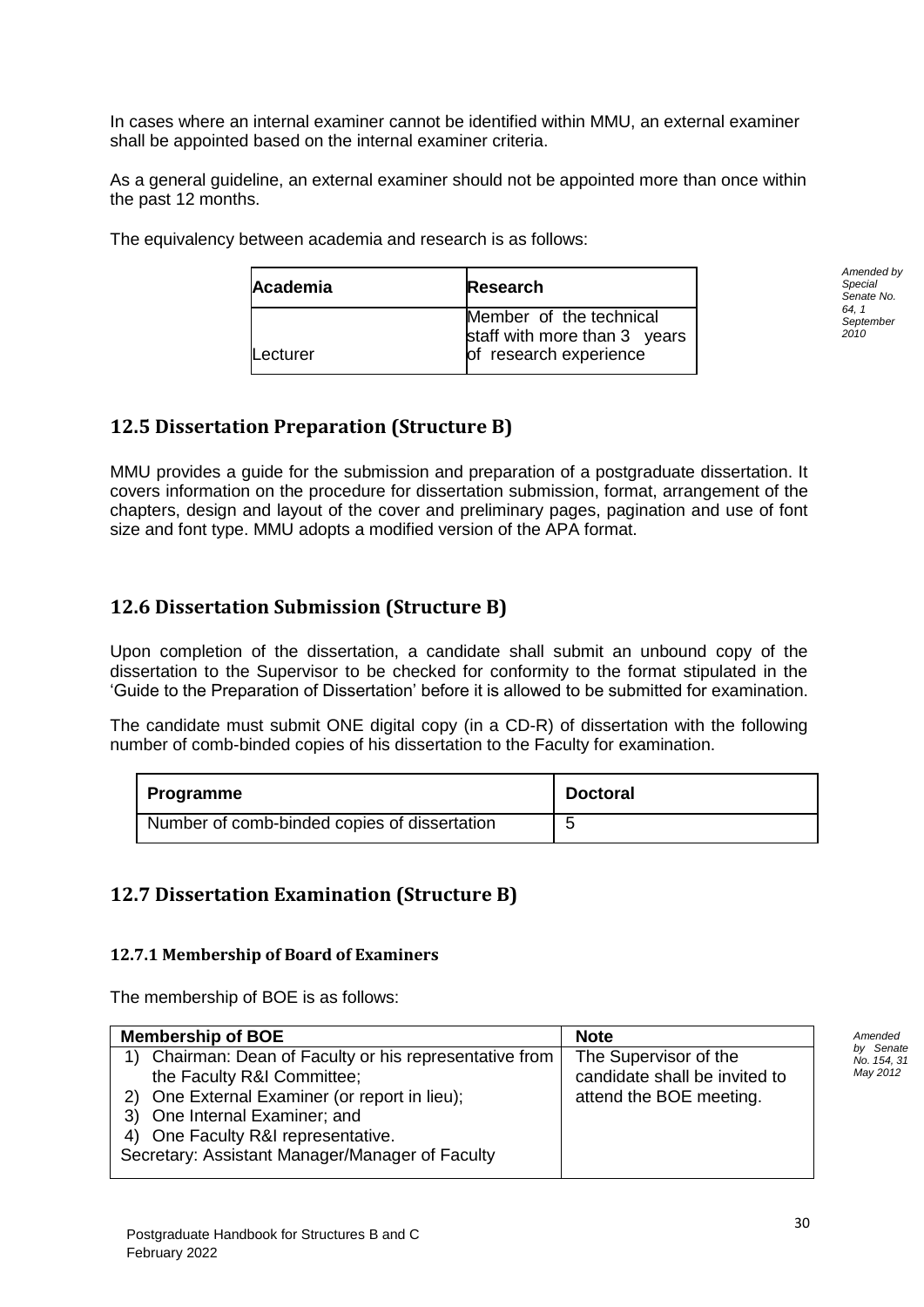The notice for the BOE meeting, along with the reports of the examiners, shall be circulated to all members, except the Supervisor, at least ONE week before the meeting. The Supervisor will only be given the report during the BOE meeting.

All examiners' reports for the BOE meeting shall be strictly confidential.

#### <span id="page-34-0"></span>**12.7.2 Responsibilities of Board of Examiners**

- 1. The BOE shall conduct a viva voce for the candidate.
- 2. The Board shall examine the candidate's depth of knowledge on the topic of his research.
- 3. After the viva voce, the Board shall deliberate on the performance of the candidate and the standard achieved in his dissertation, and make a consensus decision. If no consensus is achieved, the item will have to be brought to Senate with a detailed report. The minutes of the BOE will have to be presented as well.

The Chairman of the BOE must try his best to steer the committee to reach a consensus (not through voting) and to ensure all procedures are followed and required standards are achieved. Every BOE member will be responsible for the decisions that they make. The dissertation quality will be the responsibility of all BOE members.

- 4. All members of the Board of Examiners, including the Chairman, are full members with additional roles as follows:
	- (i) Chairman
		- To guide the Board to reach a consensus decision.
		- To ensure the dissertation reaches the required standard.
		- To ensure the viva is conducted in a proper manner.
	- (ii) Dean of Faculty/Deputy Dean (Academic or R&I)
		- To ensure that the Faculty's standards are maintained.
- 5. The Dean / Deputy Dean of Faculty (Faculty representative) shall present the external examiners' report in their absence.
- 6. The Supervisor shall take note of the amendments required by the BOE. In the event that the Supervisor is away from MMU, the Dean of Faculty shall appoint a nominal Supervisor and to be approved by VP (AIR). After the BOE, the Supervisor (or the nominal Supervisor) can immediately discuss with the candidate to make all the changes and send it for checking by either the Internal/External Examiner as required by BOE. The checking can be done and the bound dissertation submitted even before the official report comes out. Candidates/supervisors may submit the dissertation without the official report.

The validity of the nominal supervisor's appointment lapses when the result of the BOE is re-examination.

*Amended by Senate No. 142, 4 June 2010*

*Amended by Special Senate No. 63, 2 July 2010*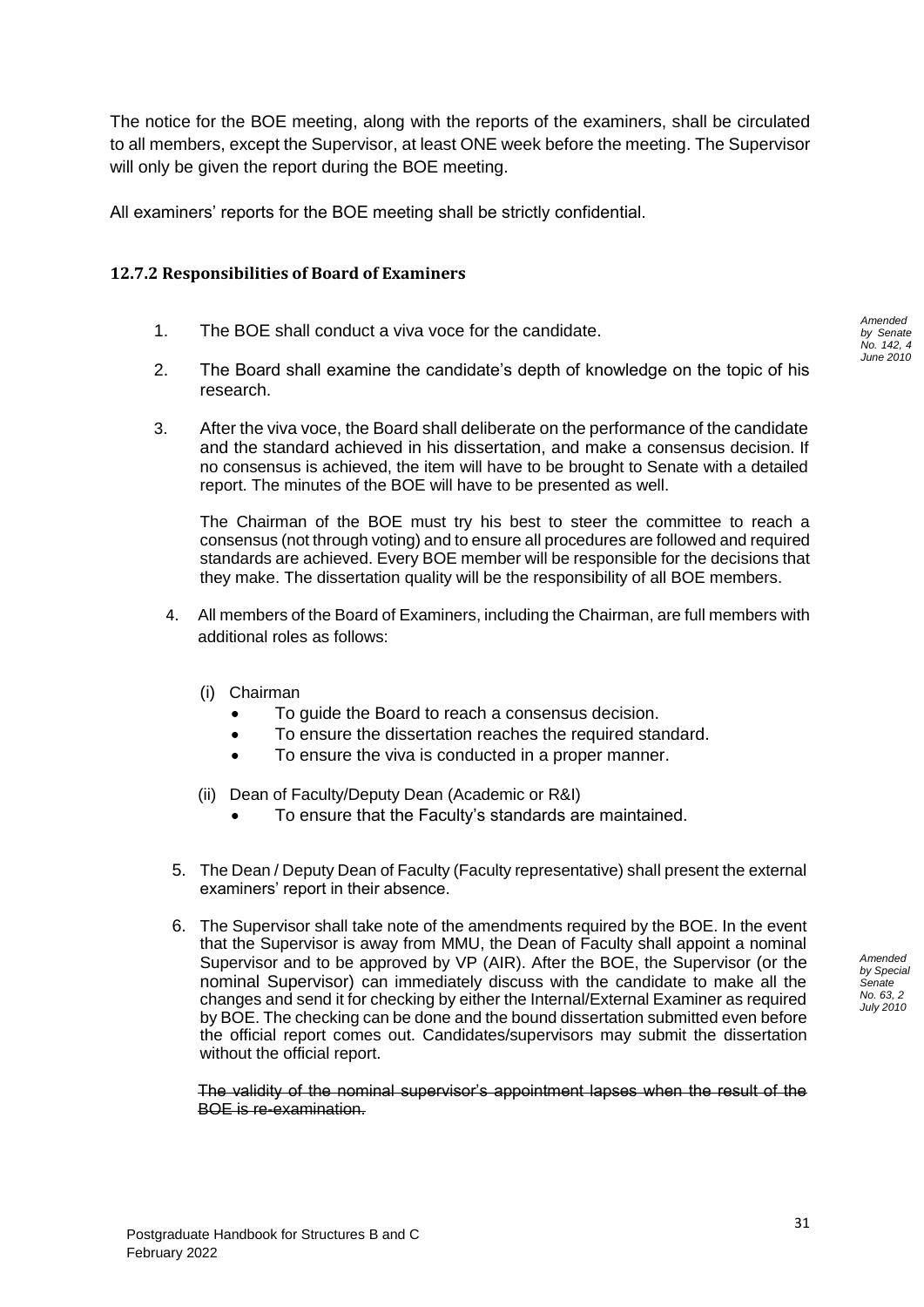#### <span id="page-35-0"></span>**12.7.3 Viva-Voce**

The viva voce will be arranged once the reports from all the examiners have been received. The candidate will be given ONE week notice for the viva. Due to the short notice given, candidates are advised to keep the Faculty informed of their whereabouts and contact numbers.

The University shall practice an open viva system where the viva session shall be open to the University community. The BOE will deliberate on the reports by the external and internal examiners without the presence of the candidate, after which the viva session shall start with the presentation by the candidate (approximately 30 - 45 minutes for a Doctoral candidate and 20 - 30 minutes for a Master's candidate) covering all aspects of a typical dissertation:

- $\bullet$ Introduction
- Objectives and Deliverables
- Contribution to Knowledge
- Research Background/Literature review
- Research Methodology/Analysis and Design
- $\bullet$ Implementation/Results and Discussion
- Conclusion and Future Work

This will be followed by a defence of the dissertation, i.e. Q&A session. In this session, the Supervisor is not allowed to answer on behalf of the candidate unless requested by the Board.

After the Q&A, the candidate and audience will be asked to leave the room while the BOE deliberates on the decision. The Supervisor will take note of the results and amendments/corrections that need to be done and of the timeline for the candidate to submit the revised dissertation.

#### <span id="page-35-1"></span>**12.7.4 Decision**

One of the following decisions shall be made on the dissertation at the conclusion of the vivavoce:

Pass

The candidate will be awarded a degree.

 $\Box$  Pass with Minor Revision

The candidate will be awarded a degree, subject to completing the corrections within three (3) months after the defence.

□ Pass with Major Revision

*Reworded for clarity (September 2010)*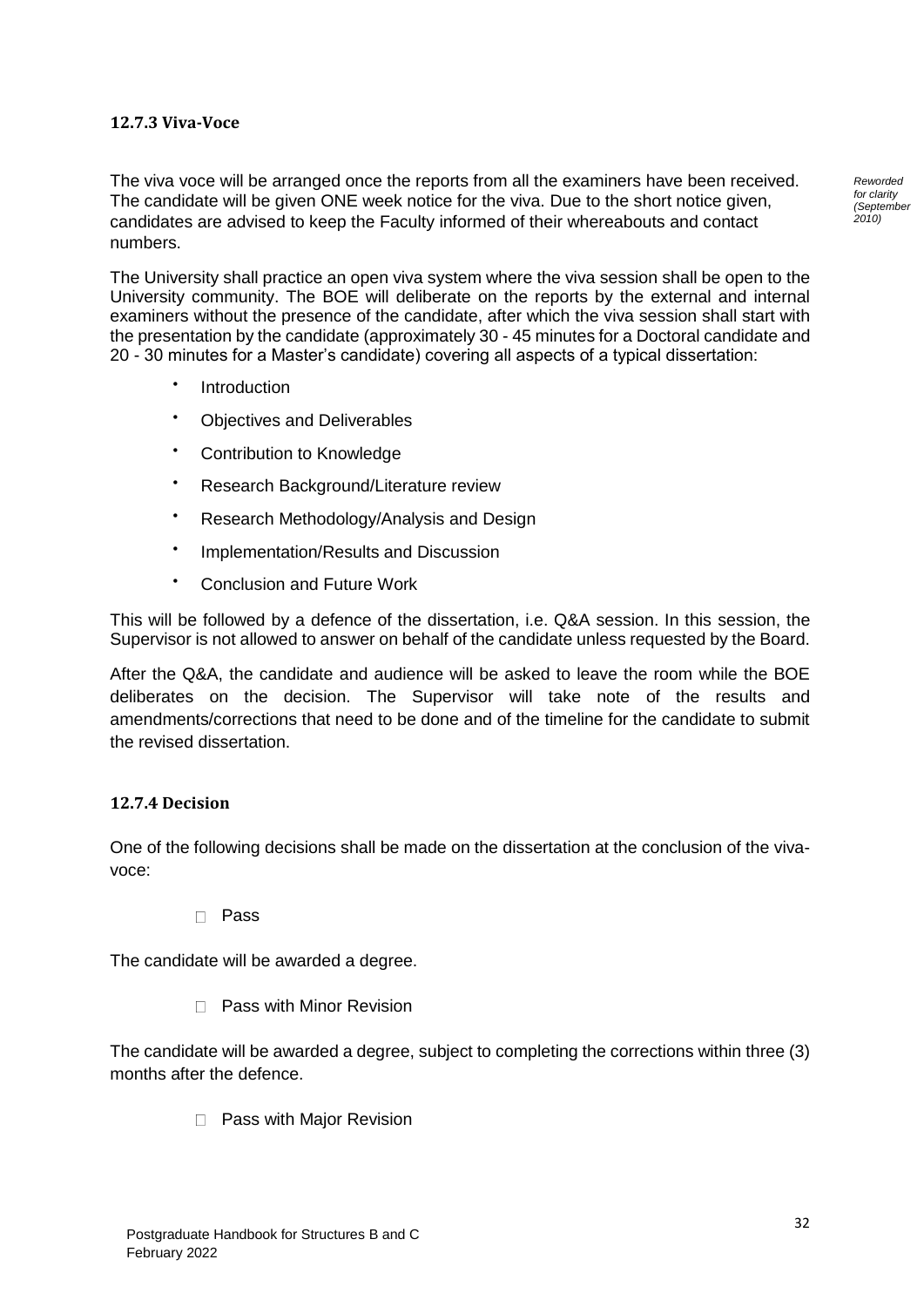The candidate is required to make major alterations to his/her thesis and resubmit the work for another assessment by the examiners within six (6) months after the defence, but a second viva is not required.

Reschedule examination (Re-viva)

The candidate is required to make major alterations to his/her thesis and resubmit the work for another assessment by the examiners within twelve (12) months after the defence.

 $\Box$  Fail

The candidate has failed. The candidate will be informed of the improvements/amendments through their supervisor for decisions.

#### <span id="page-36-0"></span>**12.7.5 Appeal on BOE Decision**

In the event a candidate is not satisfied with the decision of the BOE, he may submit a written appeal to the BOP through the Dean of Faculty.

## <span id="page-36-1"></span>**12.8 Project Examination (Structure C)**

#### <span id="page-36-2"></span>**12.8.1 Decision**

Evaluation for project may be 100% on the project report or based on an assessment scheme approved by the Senate.

## <span id="page-36-3"></span>**12.9 Amendments and Submission of Dissertation/Project**

The decision of the BOE for dissertation shall be forwarded to the Senate for endorsement.

A candidate is required to submit THREE bound copies of the dissertation and an electronic copy to the Faculty within the stipulated time.

A candidate who fails to submit the amended dissertation/project report within the stipulated time is deemed to have the dissertation rejected/failed.

#### <span id="page-36-4"></span>**12.9.1 Dissertation Amendments:**

A candidate is to make the amendments according to the feedback during viva and based on the Internal and External reports. The revised copy of the corrected thesis should be submitted to Supervisor (for minor corrections) and to the Internal Examiner (for major corrections) within the duration given by BOE, for final acceptance of amendments.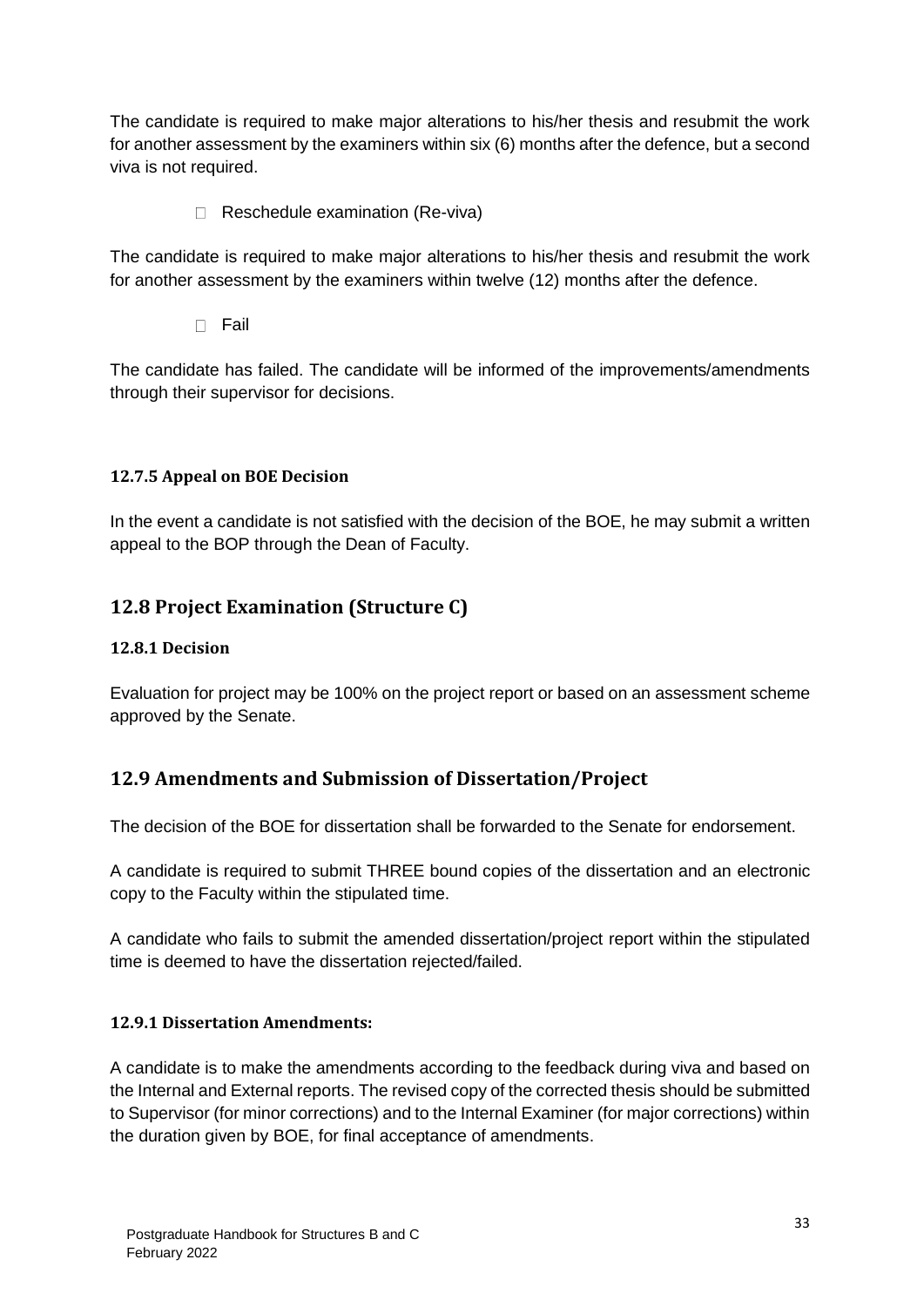Upon final acceptance by Supervisor and Internal Examiner (if required), the candidate is required to prepare the bind copies of the dissertation. Candidate will submit three bound copies and a soft-copy of dissertation along with Turnitin report to the faculty within two (2) weeks. The faculty will submit the name of student to be endorsed by Senate for graduation

In the event that candidate fails to submit the corrected thesis to the faculty office 2 weeks before the submission deadline, the faculty shall send reminder through email to the student. The student is deemed failed if he/she did not submit the corrected thesis.

If the student requests more time to do the correction, he/she can appeal for one (1) month extension to the Dean of the faculty. The faculty will inform BOE members about extension. If the student fails to submit the corrected thesis after the one (1) month extension granted by the Dean of faculty, the student may appeal to senate for approval to obtain further extension and to accept the final thesis submission through faculty and BOP.

#### <span id="page-37-0"></span>**12.9.2 Project Amendments**

A candidate is given TWO weeks to submit the final bound hard cover copies of the project report to the Faculty.

The decision of the BOE will be conveyed to the candidate officially in writing by the Secretary of the BOE within ONE week.

The letter will indicate the exact amendments to be made to the project as suggested by the BOE. A copy of the letter will also be sent to the Supervisor.

Within that period the candidate shall have to submit the final draft (a comb-binded copy) to the Supervisor at the soonest possible date to ensure all processes thereafter may be completed in time.

The Supervisor shall guide the candidate to make the changes and the Internal Examiner shall verify that that all required amendments have been made.

#### <span id="page-37-1"></span>**12.10 GRADUATION**

The Senate shall award the degree upon the recommendation of the BOE once all requirements for Conferment of Degree have been met.

#### <span id="page-37-2"></span>**12.10.1 Requirements for Conferment of Degree**

A candidate is deemed academically eligible to be conferred the degree if he:

1. passes all courses as required by the prorgamme , dissertation/project and achieves a minimum CGPA of 3.00 for the programme; and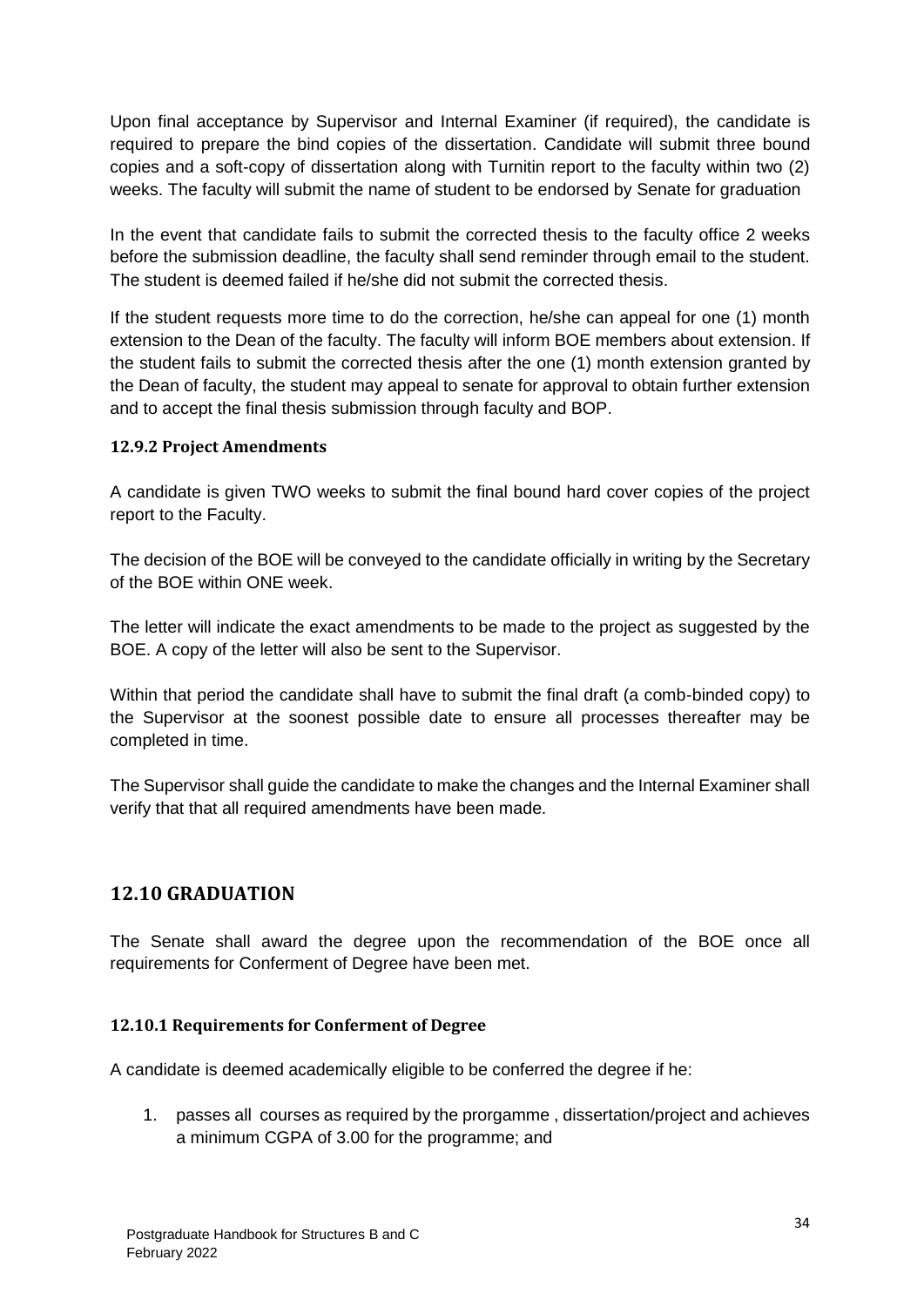*Amended by Senate No. 150, 14 October 2011*

2. fulfills all the requirements of the University Regulation and pays all the dues outstanding to the University.

# <span id="page-38-0"></span>**Section THIRTEEN – Termination and Appeal**

# <span id="page-38-1"></span>**13.1 Termination**

The candidature shall be terminated if:

- 1. The candidate is not able to complete the programme within the maximum candidature period.
- 2. The candidate conducts himself in such a manner that is deemed to contravene any Statute, Rule or Regulation of the University.
- 3. The candidate's project progress is unsatisfactory for three consecutive progress monitoring evaluations.
- 4. The candidate is found guilty of examination offence.
- 5. The candidate who is on PROBATION for THREE consecutive semesters shall be terminated.
	- A candidate shall be put under probation status if upon 15 completed credit hours, the candidate's GPA in a trimester is below 2.00 (Structure C – Master's level).
	- A candidate shall be put under probation status if upon 24 completed credit hours, the candidate's GPA in a trimester is below 2.67 (Structure C – Master's level).
	- A candidate shall be put under probation status if upon 18 completed credit hours, the candidate's CGPA is below 2.00 for TWO consecutive semesters (Structure B – Doctoral level).

# <span id="page-38-2"></span>**13.2 Appeal**

A candidate whose candidature has been terminated may appeal to the VP (AIR) through the Dean of IPS for reinstatement of his candidature if his first appeal to the Dean of IPS failed.

The lapsed time between termination and reinstatement shall not exceed 12 months.

Appeals shall be considered by the Appeal Committee, which shall consist of THREE members from among the Faculty Deans appointed by the VP (AIR). The decision by the President based on the recommendation of the Appeal Committee is FINAL and no further appeal will be considered.

# <span id="page-38-3"></span>**Section FOURTEEN – Others**

# <span id="page-38-4"></span>**14.1 Faculty Facilities**

It is the responsibility of the faculties to provide the facilities, such as bench space, the use of telephone, computer, etc. to their respective candidates. All faculties should produce

*Amended by Senate* 

*No. 141, 1 April 2011*